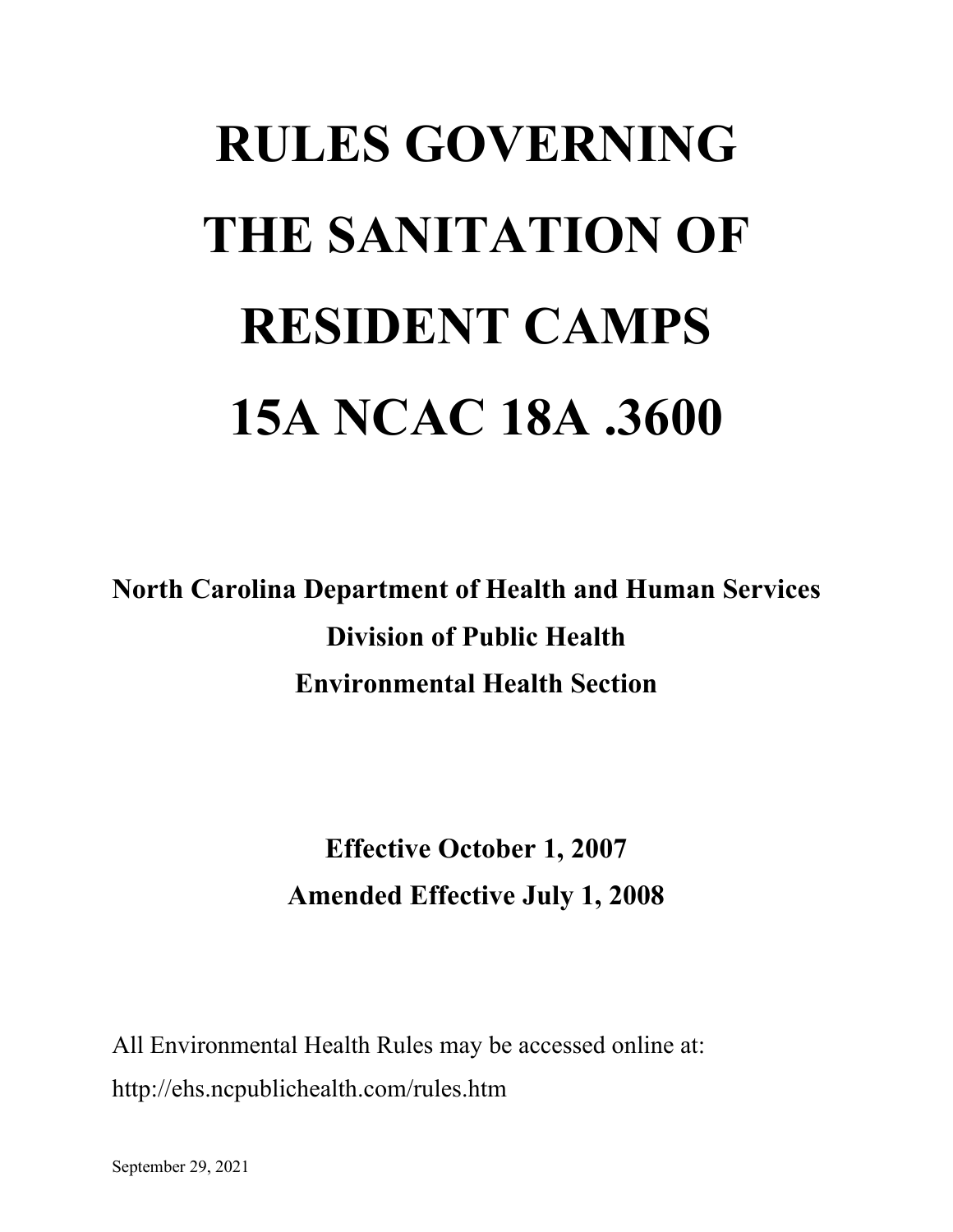# **SECTION .3600 – RULES GOVERNING THE SANITATION OF RESIDENT CAMPS**

#### **15A NCAC 18A .3601 DEFINITIONS**

The following definitions shall apply throughout this Section:

- (1) "Approved" means food that complies with requirements of the N.C. Department of Agriculture and Consumer Services or the U.S. Department of Agriculture or 15A NCAC 18A .2600 Rules Governing The Sanitation of Food Service Establishment, and the requirements of the Rules of this Section. "Approved" also means equipment and procedures determined by the Department to be in compliance with the rules of this Section.
- (2) "Children's Foster Care Camp" means a residential child care facility which provides foster care at either a permanent camp site or in a wilderness setting as defined in G.S. 131D and 10A NCAC 70J .0100. Children's Foster Care Camps are licensed by the NC Department of Health and Human Services, Division of Health Service Regulation in accordance with G.S. 131D and 10A NCAC 70J .0100.
- (3) "Department of Environment and Natural Resources" or "Department" means the North Carolina Department of Environment and Natural Resources or its authorized representative. For purposes of any notices required pursuant to the rules of this Section, notice shall be mailed to: Division of Environmental Health, Environmental Health Services Section, North Carolina Department of Environment and Natural Resources, 1632 Mail Service Center, Raleigh, NC 27699-1632.
- (4) "Employee" means any camp personnel paid or volunteer who handle food or drink during preparation or serving, or who come in contact with any eating or cooking utensils, or who work at any time in a room in which food or drink is prepared.
- (5) "Environmental health specialist" means a person authorized to represent the Department on the local or state level in making inspections pursuant to state laws and rules.
- (6) "Equipment" means refrigeration, including racks and shelving used in refrigeration, utensil cleaning and culinary sinks and drain boards, warewashing and dishwashing machines, food preparation tables, counters, stoves, ovens and other food preparation and holding appliances.
- (7) "Food" means any raw, cooked or processed edible substance including meat, meat food products, poultry, poultry products, ice, beverage or ingredient used or intended for use or for sale in whole or in part for human consumption.
- (8) "Good repair" means capable of being cleaned and used for the intended purpose.
- (9) "Hermetically sealed container" means a container designed and intended to be secure against the entry of micro-organisms and to maintain the commercial sterility of its contents after processing.
- (10) "Limited resident camp" means a resident camp that is limited to a total of 90 campers and staff per session. A limited resident camp shall comply with the rules of this Section with the exception of Rule .3628(d) for all equipment excluding required dishwashing facilities.
- (11) "Local health director" means a local health director as defined in G.S. 301A-2(6).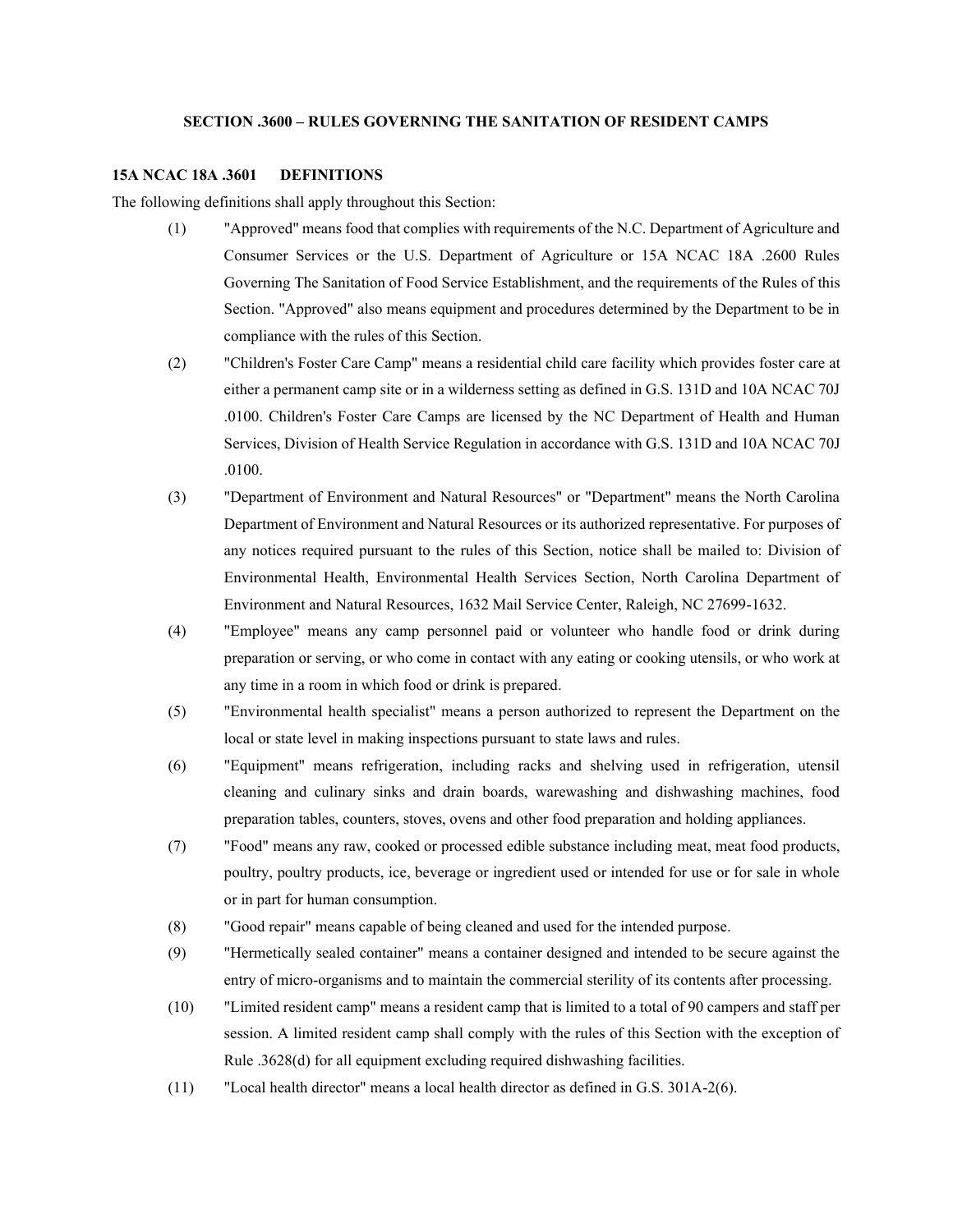- (12) "Meat" or "meat food products" means meat and meat food products as defined in G.S. 106- 549.15(14).
- (13) "Off-site" means packouts, cookouts or any activity where food is prepared outside the approved kitchen facility.
- (14) "Permanent sleeping quarters" means those buildings, cabins, platform tents, covered wagons, or teepees that remain in a fixed location during the resident camp operation and are used as primary residences for campers, staff or user groups.
- (15) "Permit to operate" means a permit issued by the Department upon evaluation and approval of the Resident Camp facility.
- (16) "Person" means a person as defined in G.S. 130A-2(7).
- (17) "Potentially hazardous food" means any food or ingredient, natural or synthetic, in a form capable of supporting the growth of infectious or toxigenic microorganisms, including Clostridium botulinum. This term includes raw or heat-treated foods of animal origin, raw seed sprouts and treated foods of plant origin. The term does not include foods that have a pH level of 4.6 or below or a water activity (Aw) value of 0.85 or less.
- (18) "Poultry" or "poultry products" means poultry and poultry products as defined in G.S. 106- 549.51(25) and (26).
- (19) "Resident camp" includes camp establishments which provide food and overnight lodging accommodations for 72 consecutive hours or more per week at a permanent base of operations for groups of children or adults engaged in organized recreational or educational programs and has a permanent connection to a public electrical service provider. Programs are operated and staffed by the camp and supervision of individual campers is a camp responsibility. This definition does not include campgrounds or other facilities that only rent property or campsites for camping. This definition does not include Primitive Experience Camp as defined in 15A NCAC 18A .3500. This definition does include Children's Foster Care Camps and Residential Therapeutic (Habilitative) Camps.
- (20) "Residential Therapeutic (Habilitative) Camp" is a residential treatment facility provided in a camping environment which is designed to help individuals develop behavior control, coping skills, self-esteem and interpersonal skills as defined in G.S. 122C and 10A NCAC 27G .5200. Therapeutic camps are licensed by the NC Department of Health and Human Services, Division of Health Service Regulation in accordance with G.S. 122C and 10A NCAC 27G .5200.
- (21) "Responsible person" means the administrator, operator, owner or other person in charge of the operation at the time of the inspection. If no individual is the apparent supervisor, then any staff member is the responsible person.
- (22) "Sanitize" means the approved bactericidal treatment by a process which meets the temperature and chemical concentration levels in Rule .3629 of this Section.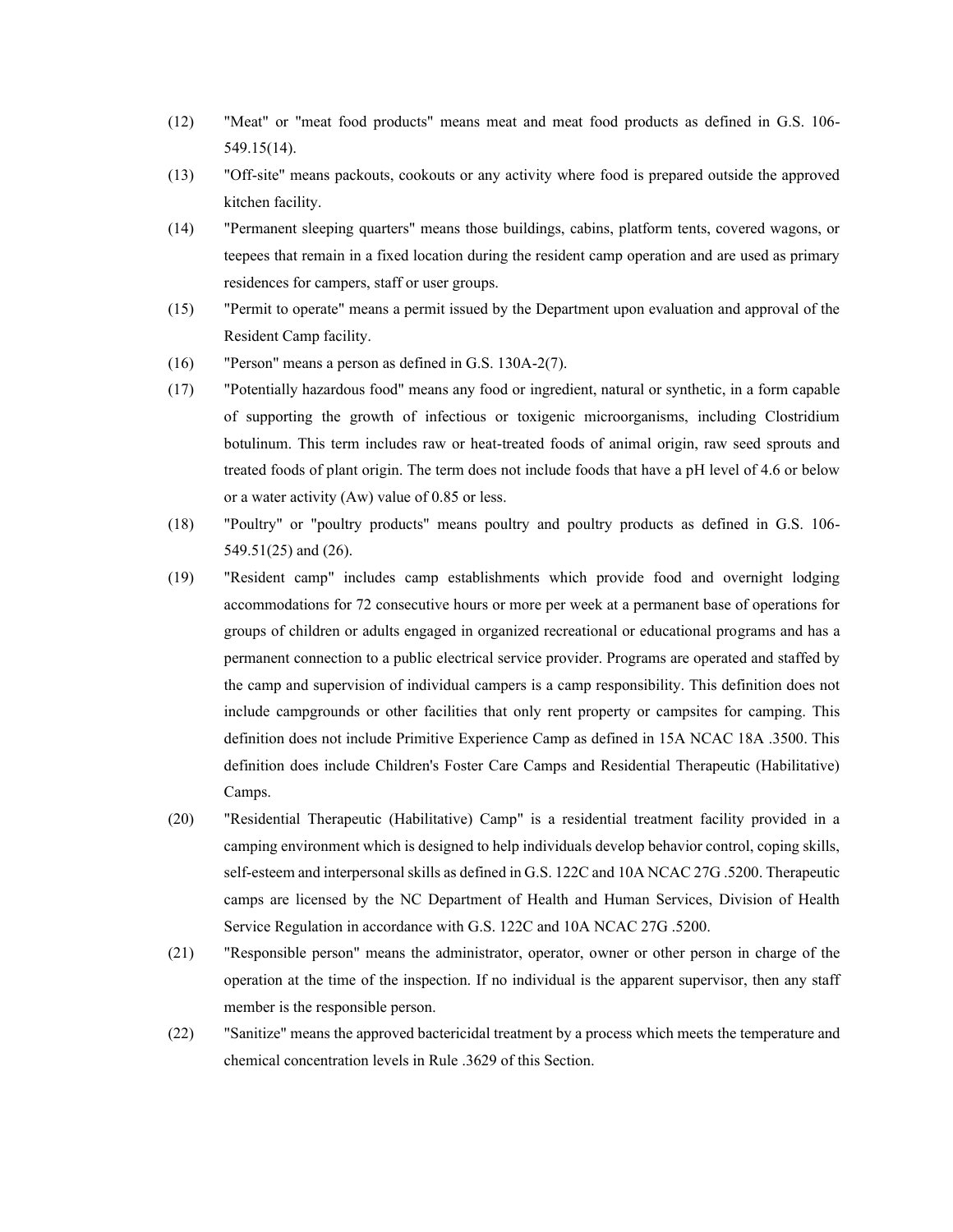- (23) "Sewage" means sewage as defined in 15A NCAC 18A .1900. Sewage is the liquid and solid human body waste and liquid waste generated by water-using fixtures and appliances, including those associated with food handling. The term does not include industrial process wastewater or sewage that is combined with industrial process wastewater.
- (24) "Shellstock" means any shellfish which remains in their shells. Shellfish which are shucked or on the half-shell shall not be considered shellstock.
- (25) "Single service items" means cups, containers, lids, closures, plates, knives, forks, spoons, stirrers, paddles, straws, napkins, wrapping materials, toothpicks and similar articles intended for one-time, one-person use and then discarded.
- (26) "Utensils" means any kitchenware, tableware, glassware, cutlery, containers and similar items with which food or drink comes in contact during storage, preparation or serving.

*History Note: Authority G.S. 130A-235; 130A-248; Eff. October 1, 2007; Pursuant to G.S. 150B-21.3A, rule is necessary without substantive public interest Eff. July 20, 2019.*

## **15A NCAC 18A .3602 STANDARDS AND APPROVAL OF PLANS**

(a) The owner or manager of a proposed resident camp shall submit plans, drawn to scale, as well as a topographic map, for buildings and equipment, water supply system, wastewater disposal system, and recreational waters to the health department of the county in which the site is located. Plans, drawn to scale, and specifications shall also be submitted to the local health department for any additions or renovations to existing buildings or any new buildings or facilities in existing resident camps. The local health department shall require that the camp submit a topographic map upon determination that the proposed changes will impact camp sanitation or drinking water supplies.

(b) Construction shall not be started until the plans and specifications have been approved by the local health department.

*History Note: Authority G.S. 130A-235; 130A-248; Eff. October 1, 2007; Pursuant to G.S. 150B-21.3A, rule is necessary without substantive public interest Eff. July 20, 2019.*

#### **15A NCAC 18A .3603 PERMITS**

(a) No person shall operate a resident camp within the State of North Carolina who does not possess a valid permit from the Department except that residential therapeutic (habilitative) camps and children's foster care camps licensed by the Department of Health and Human Services, Division of Health Service Regulation are not required to obtain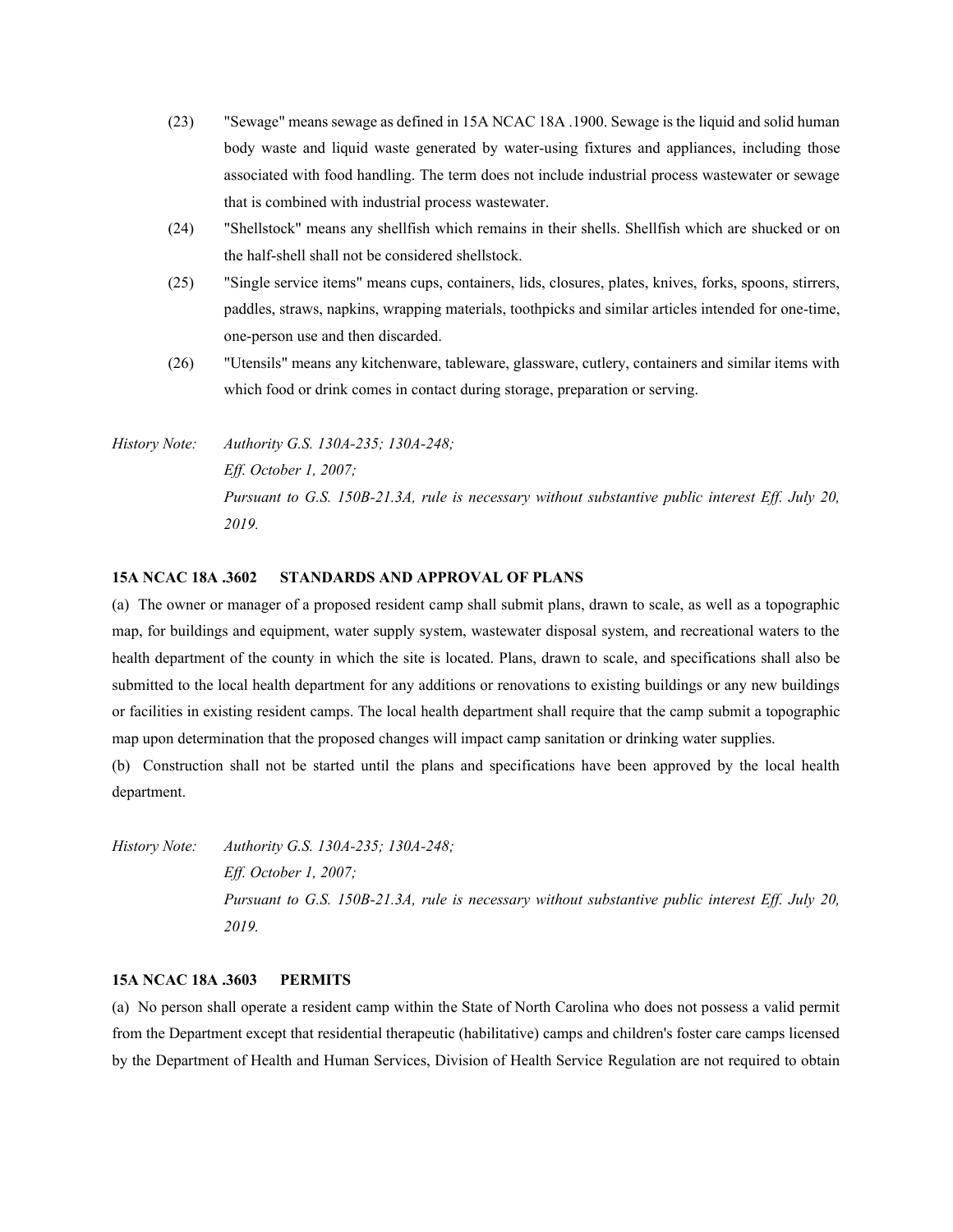permits. No permit to operate shall be issued until an evaluation by the Department or its authorized agent shows that the resident camp complies with the requirements of this Section.

(b) Resident camps that operate six months or less per calendar year and do not offer activities, programs, services or food to the public for pay during the remaining six months shall obtain a seasonal permit for each operating season as follows:

- (1) Camps must submit in writing information for a seasonal permit including the name of the camp, the name of the camp owner or responsible person, the physical and billing addresses of the camp, the planned dates of operation, the capacity of the camp including campers and staff, at least 45 days prior to the scheduled opening session. The seasonal permit shall include the dates of operation and shall expire six months from the date of issuance. For non-community water systems regulated under 15A NCAC 18A .1700, the local health department shall conduct a pre-opening evaluation at least 30 days prior to the scheduled opening day of camp to verify the water system is in compliance with Rule .3609 of this Section. If the local health department is unable to meet this requirement, it shall notify the camp and the camp shall submit a water sample to a lab certified by the North Carolina State Laboratory of Public Health to meet this requirement. Community water systems regulated under 15A NCAC 18C are not required to meet this sampling requirement.
- (2) Prior to opening, resident camps shall provide to the local health department written documentation that:
	- (A) the equipment needed to maintain required food temperatures is operational, clean and sanitized as required;
	- (B) all other equipment and utensils are operational, clean and sanitized as required by the rules in this Section;
	- (C) dishmachines, if any, are clean and operating properly; and
	- (D) kitchen and lodging facilities are in good repair, clean and free of vermin.

(c) Upon transfer of ownership of an existing resident camp, the Department shall evaluate the facility to determine compliance with this Section. The Department shall issue a permit if the resident camp satisfies all the requirements of this Section. If the Department determines that noncompliant items are construction or equipment problems that do not represent an immediate threat to the public health, a transitional permit shall be issued. The transitional permit shall expire 180 days after the date of issuance, unless suspended or revoked before that date, and shall not be renewed. Upon expiration of the transitional permit, the owner or operator shall have corrected the noncompliant items and obtained a permit, or the resident camp shall not continue to operate.

(d) The Department may impose conditions on the issuance of a permit or transitional permit. Conditions may be specified for one or more of the following areas:

- (1) number of persons served;
- (2) categories of food served;
- (3) time schedules in completing minor construction items;
- (4) modification or maintenance of water supplies, water use fixtures and sanitary sewage systems;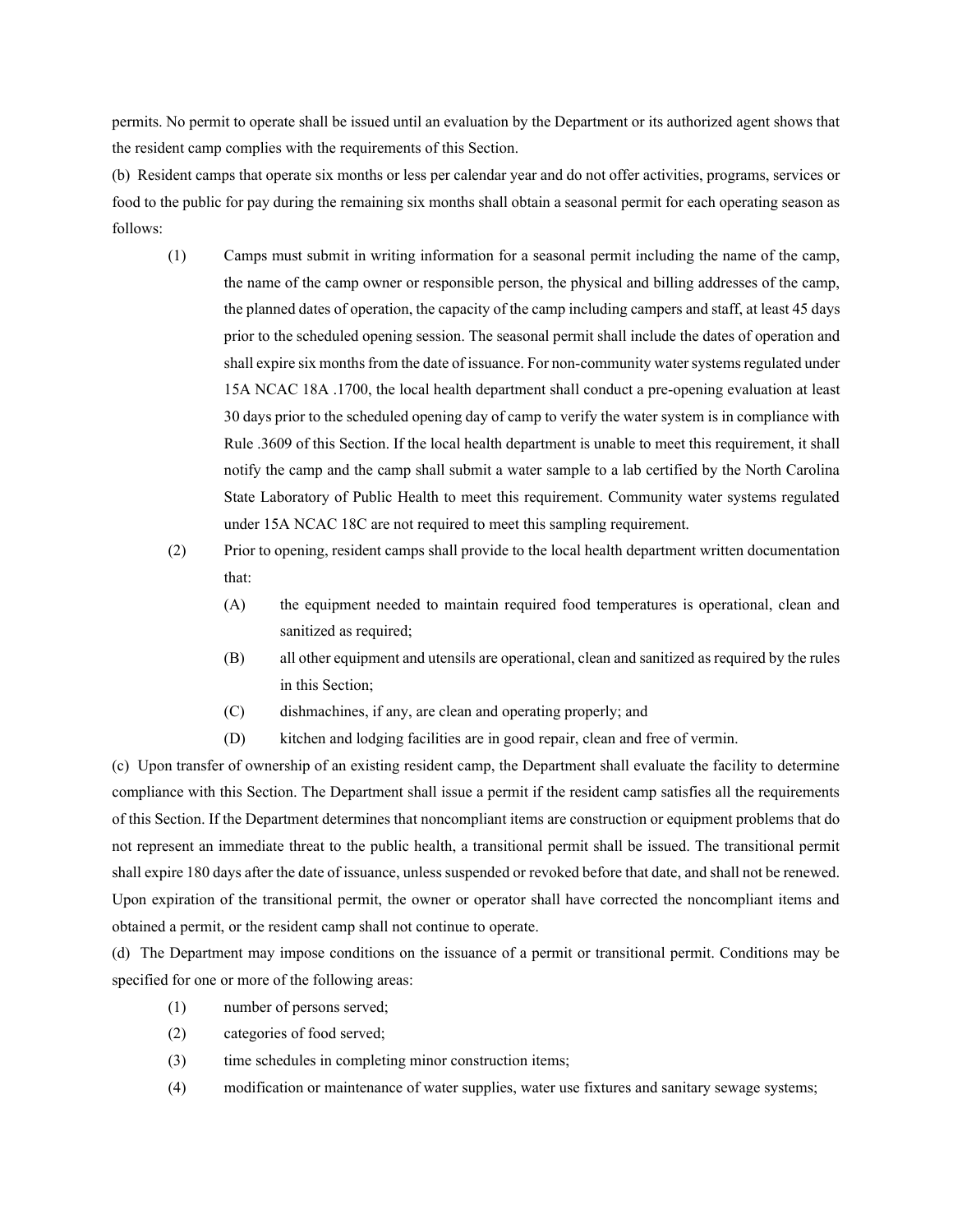- (5) use of facilities for more than one purpose;
- (6) continuation of contractual arrangements upon which basis the permit was issued;
- (7) submission and approval of plans for renovation; or
- (8) other conditions necessary for the resident camp to remain in compliance with this Section.

(e) A permit or transitional permit may be suspended or revoked in accordance with G.S. 130A-23. A new permit to operate shall be issued only after the resident camp has been reinspected by the Department and found to comply with this Section. This reinspection shall be conducted within a reasonable length of time, not to exceed 30 days, after the operator makes the request.

*History Note: Authority G.S. 130A-23; 130A-235; 130A-248; Eff. October 1, 2007; Pursuant to G.S. 150B-21.3A, rule is necessary without substantive public interest Eff. July 20, 2019.*

# **15A NCAC 18A .3604 PUBLIC DISPLAY OF GRADE CARD**

Inspections of resident camps shall be made in accordance with this Section. Upon completion of an inspection, the environmental health specialist shall remove the existing grade card, issue a new grade card and post the new grade card in a conspicuous place where the public may readily observe it upon entering the facility. The owner or operator shall keep the grade card posted at the location designated by the environmental health specialist at all times. If the responsible person of the resident camp objects to the location designated by the environmental health specialist, then the responsible person may suggest an alternative location that meets the criteria of this Rule. The grade card may be posted in another location that meets the criteria of this Rule if agreed upon by the responsible person and the environmental health specialist.

*History Note: Authority G.S. 130A-235; 130A-248; 130A-249; Eff. October 1, 2007; Pursuant to G.S. 150B-21.3A, rule is necessary without substantive public interest Eff. July 20, 2019.*

# **15A NCAC 18A .3605 INSPECTIONS AND REINSPECTIONS**

(a) For resident camps that operate six months or less per year, an unannounced inspection shall be conducted at least once during the operating season. For resident camps that operate more than six months per year, an unannounced inspection shall be conducted at least once each six-month operating period.

(b) Upon entry into a resident camp, the environmental health specialist shall identify herself or himself and state the purpose for the visit. The environmental health specialist shall inquire about the identity of the responsible person and invite the responsible person to accompany her or him during the inspection. If no staff member is identified as the responsible person, the environmental health specialist shall invite a staff member to accompany her or him on the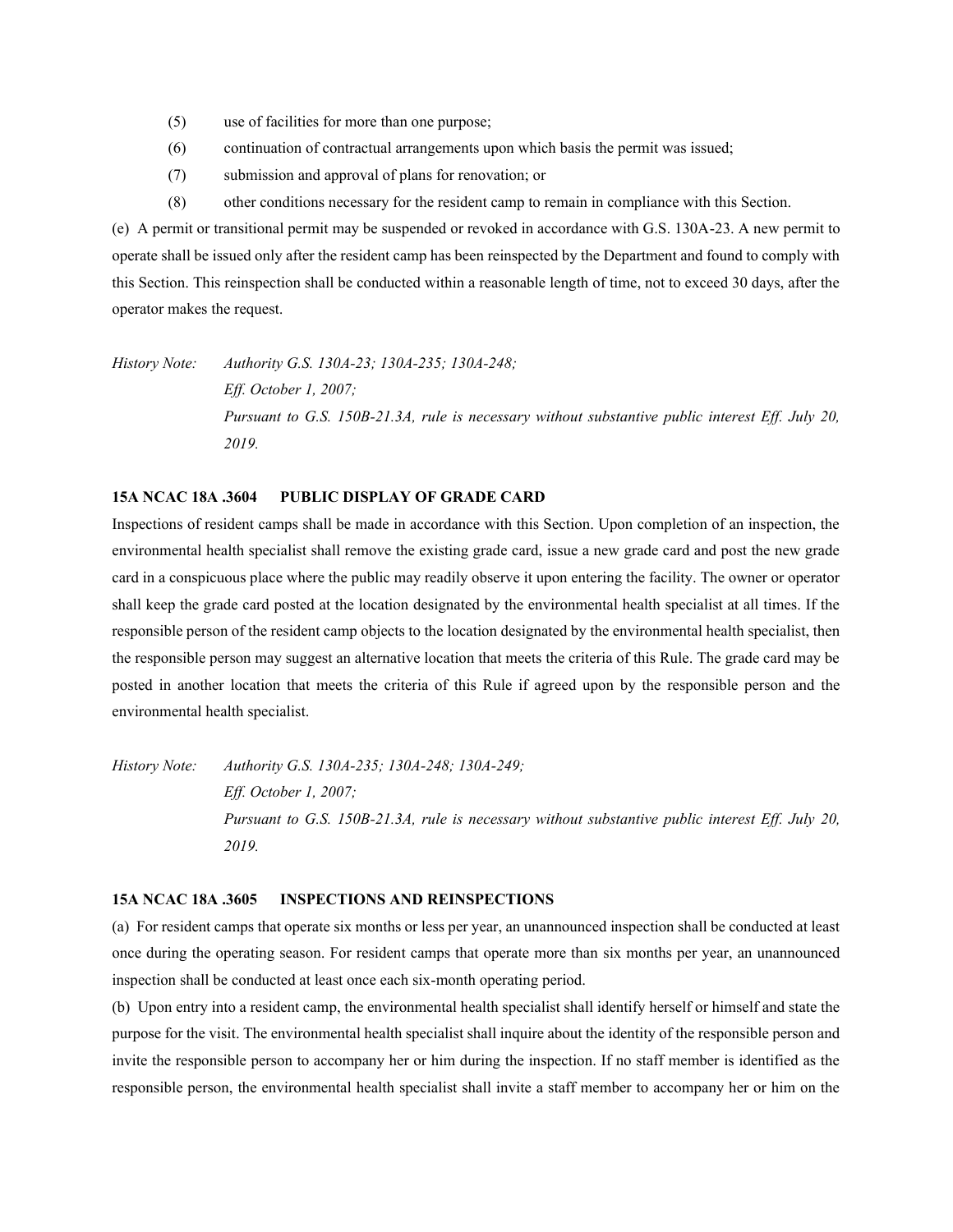inspection. Following the inspection, the environmental health specialist shall offer to review the results of the inspection with the responsible person.

(c) The grading of resident camps shall be done on an inspection form furnished by the Department to local health departments. The form shall provide the following information:

- (1) name and mailing address of the facility;
- (2) name of person to whom permit is issued;
- (3) permit and score given;
- (4) standards of construction and operation as listed in rules .3608 through .3638 of this Section;
- (5) short explanation for all points deducted;
- (6) signature of the environmental health specialist; and
- (7) date.

(d) In filling out the inspection form, points shall be deducted only once for a single occurrence or condition existing within the resident camp. Deductions shall be based on actual violations of the rules of this Section observed during the inspection. The environmental health specialist shall take zero, one-half or a full deduction of points depending upon the severity or the recurring nature of the violation.

(e) In determining whether items or areas of a resident camp are clean for purposes of enforcing the rules set forth in this Section and grading a resident camp, the environmental health specialist shall consider, among other things:

- (1) age of the accumulated material;
- (2) relative percentage of items that are clean and not clean;
- (3) cleaning practices of the resident camp; and
- (4) health risks posed by the circumstances.

(f) Upon request of the camp manager or her or his representative, a reinspection shall be made.

(g) In the case of resident camps that have been closed for failure to comply with the rules of this Section, a reinspection to consider the issuance or reissuance of a permit shall be made by the environmental health specialist.

(h) In the case of resident camps that request an inspection for the purpose of raising the alphabetical grade and hold unrevoked permits, the environmental health specialist shall make an unannounced inspection after the lapse of a reasonable period of time, not to exceed 15 days from the date of the request.

*History Note: Authority G.S. 130A-235; 130A-248; 130A-249; Eff. October 1, 2007; Pursuant to G.S. 150B-21.3A, rule is necessary without substantive public interest Eff. July 20, 2019.*

## **15A NCAC 18A .3606 GRADING**

(a) The sanitation grading of all resident camps shall be based on a system of scoring wherein all resident camps receiving a score of at least 90 percent shall be awarded Grade A; all resident camps receiving a score of at least 80 percent and less than 90 percent shall be awarded Grade B; all resident camps receiving a score of at least 70 percent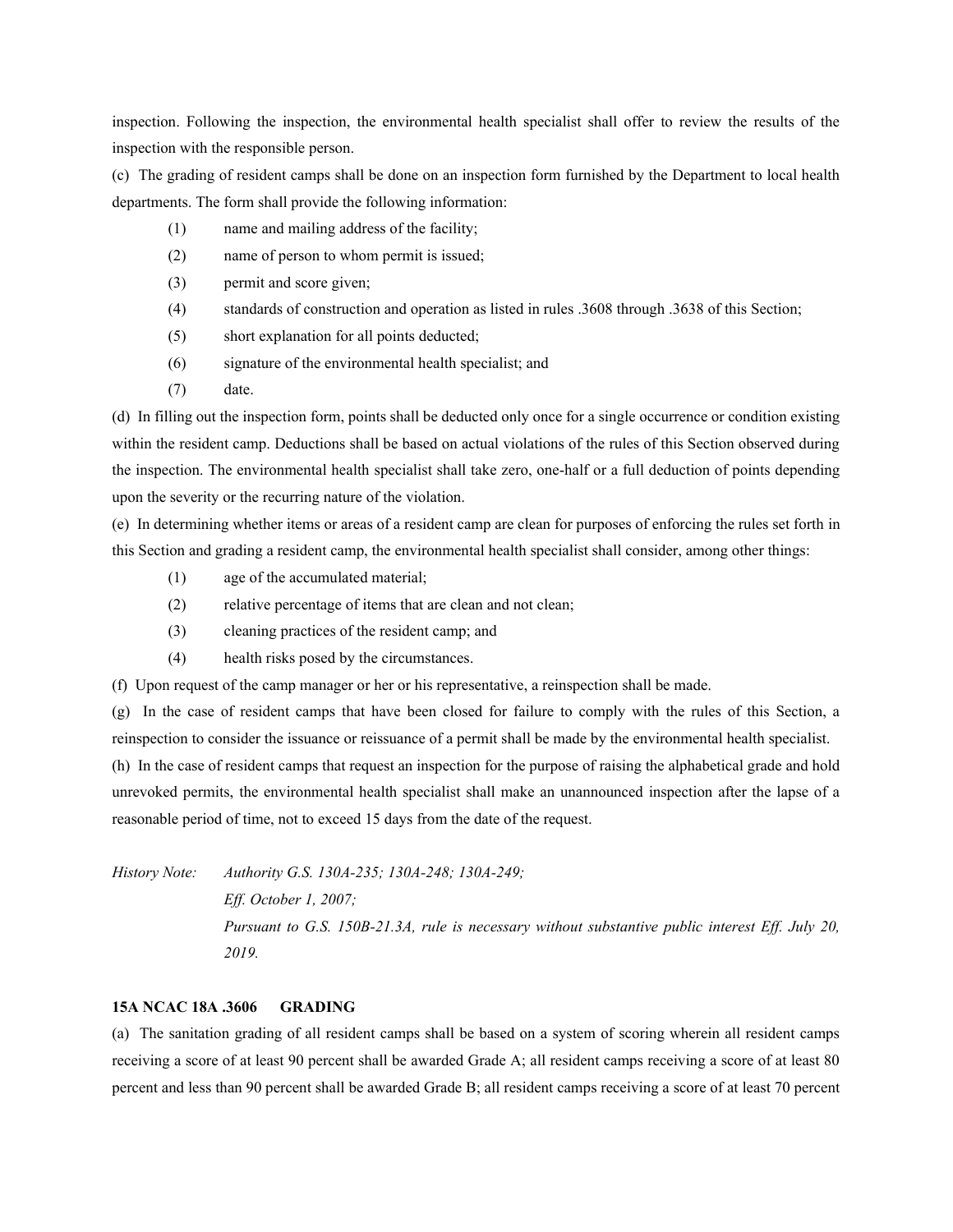and less than 80 percent shall be awarded Grade C. Permits shall be revoked for establishments receiving a score of less than 70 percent. The Sanitation Inspection of Resident Camps shall be used to document points assessed for violation of the Rules of this Section as follows:

- (1) Violation of Rule .3608 of this Section regarding site factors for camp facilities and activities and actual or potential health hazards shall be assessed a value of one point.
- (2) Violation of Rule .3609 of this Section regarding water supply, hot and cold water heating facilities in food preparation, utensil and hand washing, and areas required for cleaning shall be assessed a value of three points.
- (3) Violation of Rule .3609(d) of this Section regarding cross-connections shall be assessed a value of three points.
- (4) Violation of Rule .3610 of this Section regarding wastewater disposal shall be assessed a value of four points.
- (5) Violation of Rule .3611 of this Section regarding solid waste storage and cleaning facilities shall be assessed a value of two points.
- (6) Violation of Rule .3612 of this Section regarding swimming pools shall be assessed a value of one point.
- (7) Violation of Rule .3613(1) and (2) of this Section regarding camp building floors walls and ceilings construction, cleanliness and repair shall be assessed a value of one point.
- (8) Violation of Rule .3613(3) of this Section regarding lighting and ventilation adequacy and repair shall be assessed s value of one point.
- (9) Violation of Rule .3614(a) and (c) of this Section regarding sleeping quarters and lodging arrangement, cleanliness and repair shall be assessed a value of two points.
- (10) Violation of Rule .3614(b) of this Section regarding effective vermin exclusion shall be assessed a value of two points.
- (11) Violation of Rule .3614(d) of this Section regarding storage and handling of clean and dirty linen and clothing shall be assessed a value of one point.
- (12) Violation of Rule .3615(a), (b), (c) and (d) of this Section regarding approval, accessibility, adequateness, cleanliness and repair of lavatories, bathing and toilet facilities shall be assessed a value of two points.
- (13) Violation of Rule .3615(e) of this Section regarding cleanliness, repair of laundry facilities and handling of clean and soiled laundry shall be assessed a value of one point.
- (14) Violation of Rule .3616 of this Section regarding approval and cleanliness of drinking water facilities shall be assessed a value of two points
- (15) Violation of Rule .3617(a) and (d) of this Section regarding storage and handling of pesticides and potentially hazardous materials shall be assessed a value of two points.
- (16) Violation of Rule .3617(b) and (e) of this Section regarding cleanliness of the premises and repair of protective enclosures shall be assessed a value of one point.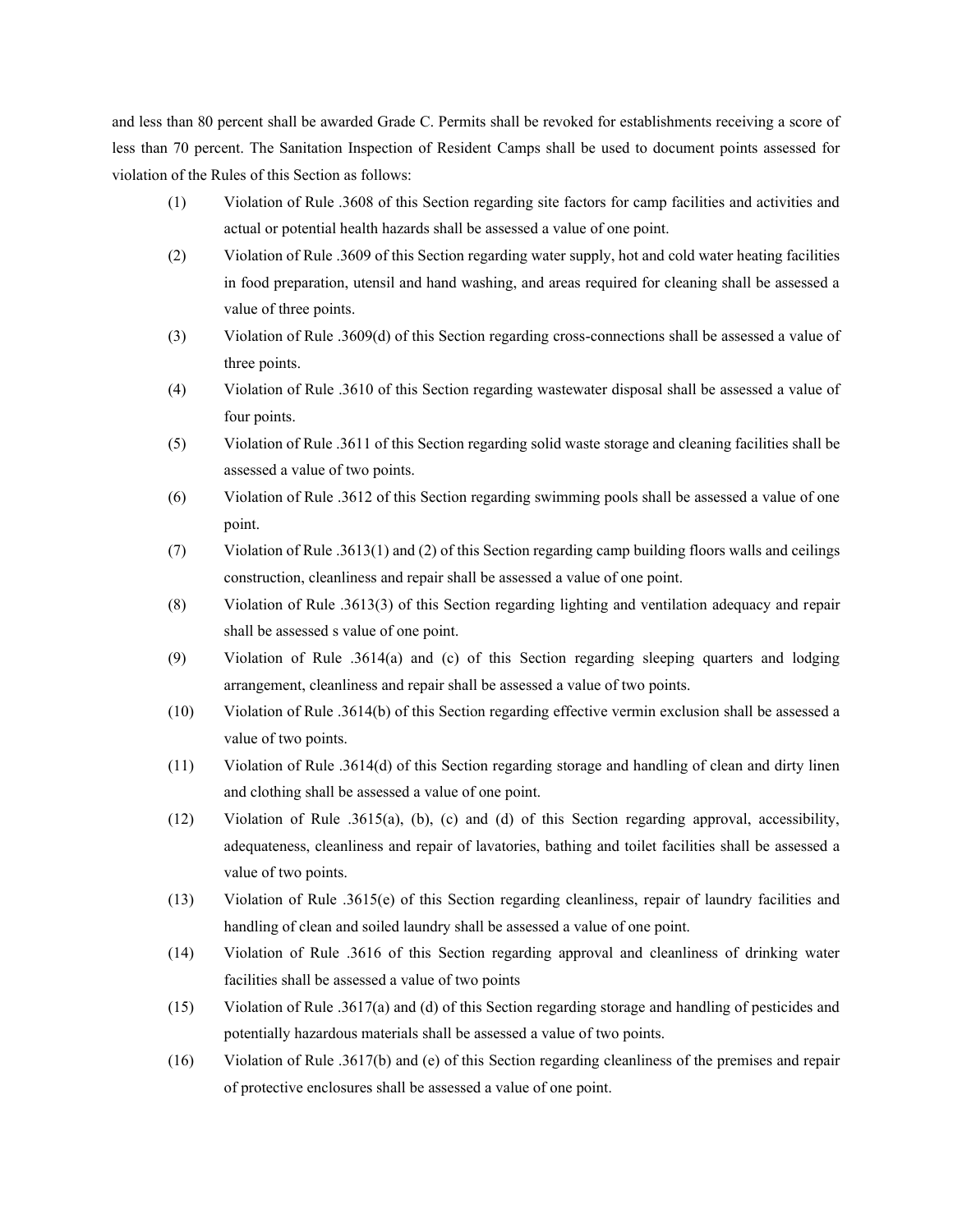- (17) Violation of Rule .3617(c) of this Section regarding location of animal stables and approved manure storage and removal shall be assessed a value of two points.
- (18) Violation of Rule .3618(a) of this Section regarding size and construction of food service facilities and dining halls shall be assessed a value of one point.
- (19) Violation of Rule .3618(b) of this Section regarding catering of camp food service shall be assessed a value of two points.
- (20) Violation of Rule .3619 of this Section regarding field sanitation standards and procedures shall be assessed a value of three points.
- (21) Violation of Rule .3620(a) and (c) of this Section regarding food service employee clothing, hair restraints and use of tobacco shall be assessed a value of one point.
- (22) Violation of Rule .3620(b) or (e) of this Section regarding employee handwashing shall be assessed a value of four points.
- (23) Violation of Rule .3620(d) of this Section regarding exclusion of persons with a communicable or infectious disease that can be transmitted by food shall be assessed a value of three points.
- (24) Violation of Rule .3621 of this Section regarding food source, wholesomeness, handling, service and transportation shall be assessed a value of four points.
- (25) Violation of Rule .3622(a) through (f) of this Section regarding food protection during service and storage shall be assessed a value of three points.
- (26) Violation of Rule .3622(g) of this Section regarding storage of dry foods shall be assessed a value of one point.
- (27) Violation of Rule .3623 of this Section regarding milk and milk products shall be assessed a value of two points.
- (28) Violation of Rule .3624 of this Section regarding the source, storage and handling of ice shall be assessed a value of two points.
- (29) Violation of Rule .3625 of this Section regarding shellfish and crustacea meat shall be assessed a value of two points.
- (30) Violation of Rule .3626(a), (b), and (c) of this Section regarding refrigeration and thawing of foods shall be assessed a value of two points.
- (31) Violation of Rule .3626(d) of this Section regarding the protection of food from cross contamination by use of sanitized or gloved hands or utensils, sanitized surfaces and washing of produce shall be assessed a value of three points.
- (32) Violation of Rule 3626(e) through (m) of this Section regarding time and temperature requirements of foods during storage, preparation, cooking, display, service, and transportation shall be assessed a value of four points.
- (33) Violation of Rule 3626(n) of this Section regarding food thermometers shall be assessed a value of two points.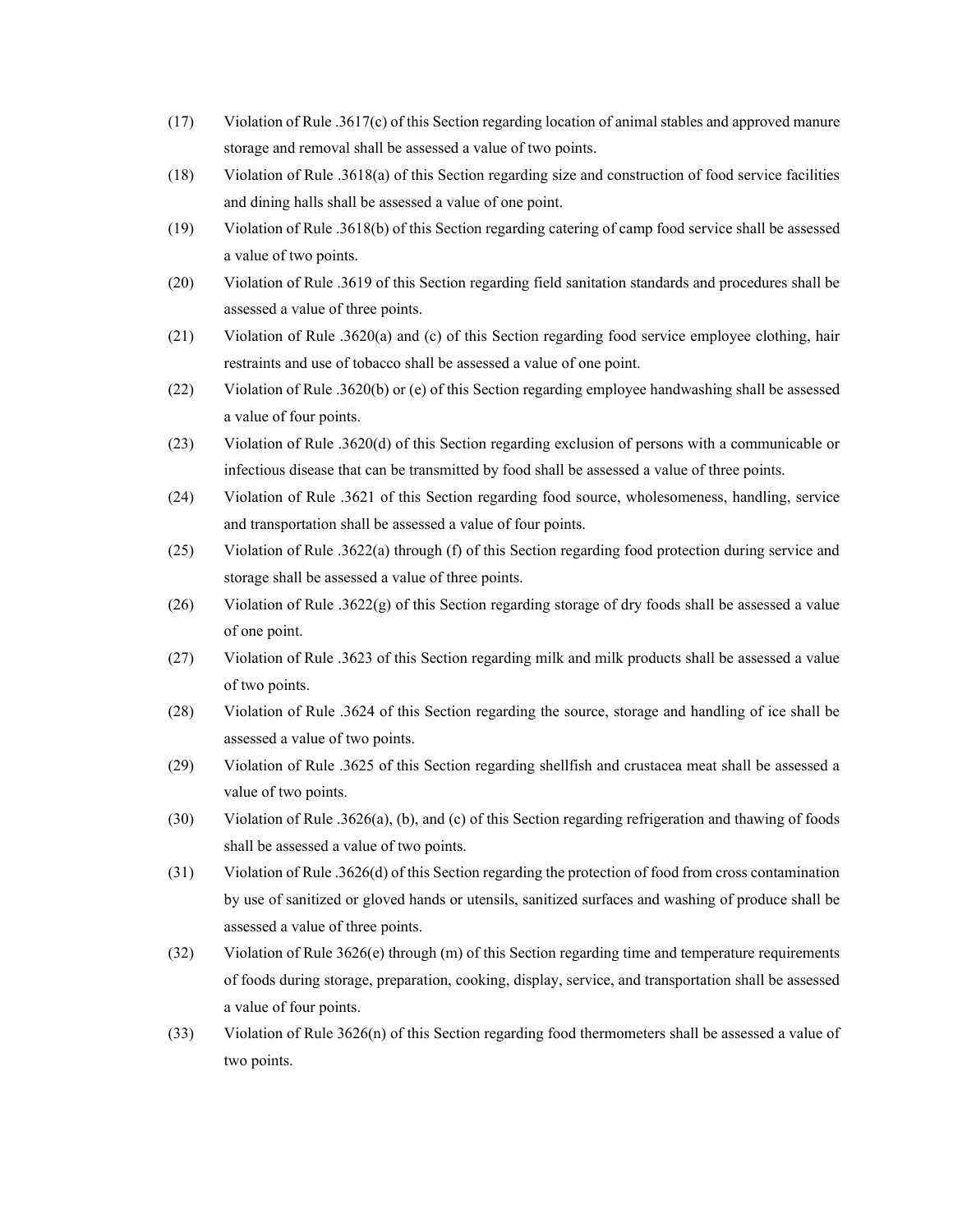- (34) Violation of Rule .3627 of this Section regarding re-service of foods shall be assessed a value of two points.
- (35) Violation of Rule .3628 of this Section regarding equipment and utensil construction, repair and cleanliness shall be assessed a value of three points.
- (36) Violation of Rule .3629(a) through (c), (e), (f), (k) and (n) of this Section regarding washing, rinsing and sanitizing of utensils and equipment shall be assessed a value of four points.
- (37) Violation of Rule .3629(d), (g) through (j), (l), and (o) of this Section regarding approved dishwashing facilities and methods shall be assessed a value of three points.
- (38) Violation of Rule 3629(m) regarding the hot water heating facilities for food service needs shall be assessed a value of three points.
- (39) Violation of Rule .3630 in this Section regarding storage and handling of utensils and equipment shall be assessed a value of two points.
- (40) Violation of Rule .3631 of this Section regarding food service area storage spaces shall be assessed a value of one point.
- (41) Violation of Rule .3632 of this Section regarding food service area lighting shall be assessed a value of one point.
- (42) Violation of Rule .3633 of this Section regarding food service ventilation shall be assessed a value of one point.
- (43) Violation of Rule .3634 of this Section regarding approved and properly located hand washing lavatory facilities in food service areas shall be assessed a value of three points.
- (44) Violation of Rule .3635 of this Section regarding the food service area toilet facilities shall be assessed a value of one point.
- (45) Violation of Rule .3636 of this Section regarding food service area floor construction, cleanliness and repair shall be assessed a value of one point.
- (46) Violation of Rule .3637 of this Section regarding food service area wall and ceiling construction, cleanliness and repair shall be assessed a value of one point.
- (47) Violation of Rule .3638(a) through (c) of this Section regarding use of trip kitchens, residential style educational kitchens and domestic kitchens shall be assessed a value of one point.
- (48) Violation of Rule .3638(d) through (g) of this Section regarding toxic materials, food service laundry, mop and broom storage shall be assessed a value of one point.
- (49) Violation of Rule .3638(h) and (i) of this Section regarding live animals and pest control measures in food service areas shall be assessed a value of two points.

(b) The grading of resident camps shall be based on the standards of operation and construction as set forth in Rules .3608 through .3638 of this Section.

(c) The posted grade card shall be black on a white background. All graphics, letters and numbers for the grade card shall be approved by the State. The alphabetical and numerical sanitation score shall be 1.5 inches in height. No other public displays representing sanitation level of the establishment shall be posted by the local health department, except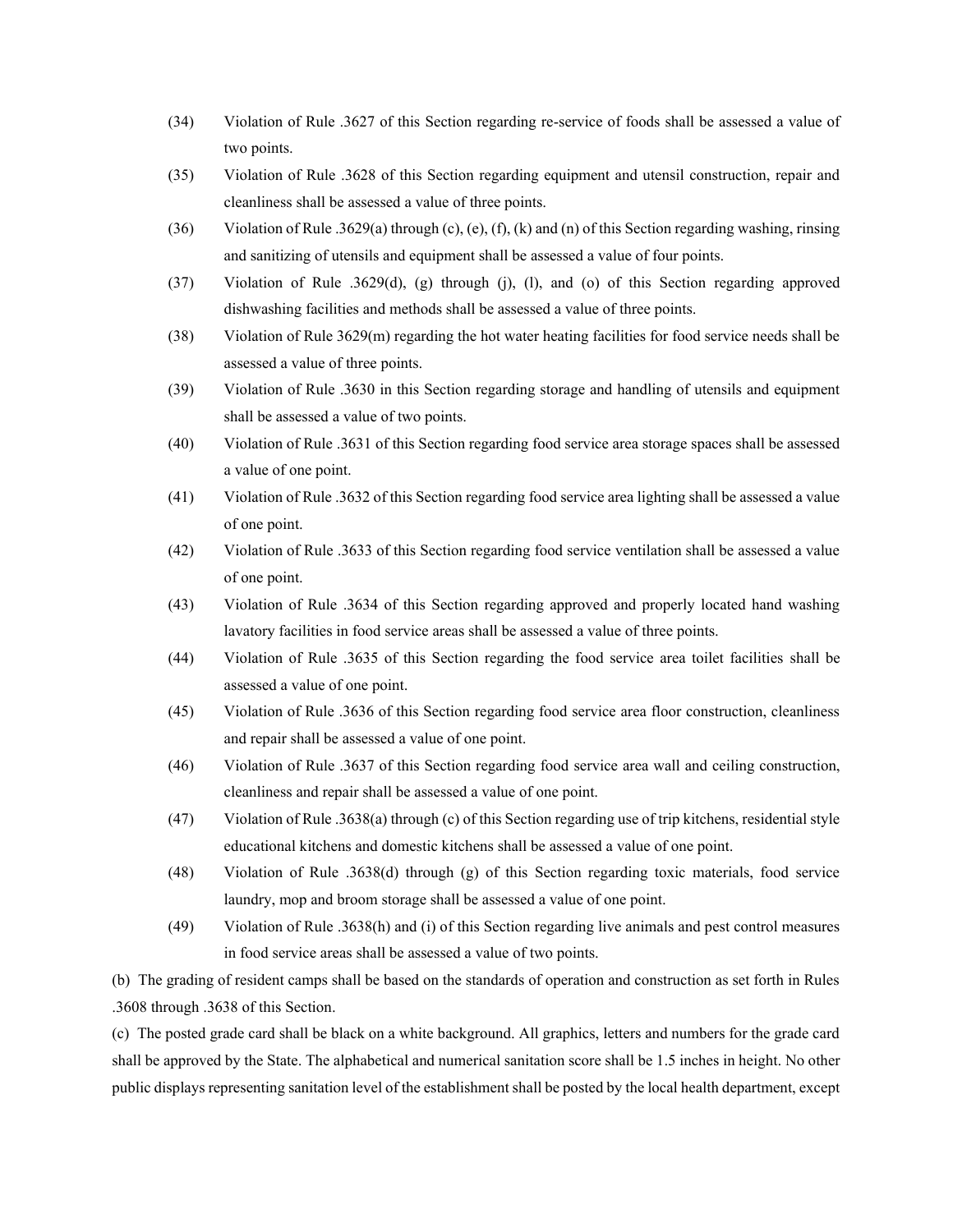for sanitation awards issued by the local health department. Sanitation awards shall be in a different color and size from the grade card and must be labeled as an award.

(d) Nothing in this Rule shall affect the right of a camp manager to a reinspection pursuant to Rule .3605 of this Section.

(e) Nothing in this Rule shall prohibit the Department from immediately suspending or revoking a permit pursuant to G.S. 130A-23(d).

*History Note: Authority G.S. 130A-23; 130A-235; 130A-248; 130A-249; Eff. October 1, 2007; Amended Eff. July 1, 2008; Pursuant to G.S. 150B-21.3A, rule is necessary without substantive public interest Eff. July 20, 2019.*

## **15A NCAC 18A .3607 PROCEDURE WHEN INFECTION SUSPECTED**

When the local health department has reason to suspect the possibility of exposure to, or transmission of, infection within a resident camp from any person or from any food or drink, the local health director shall act in accordance with the Communicable Disease Laws and Rules (G.S. 130A-134 through 148, 10A NCAC 41A).

*History Note: Authority G.S 130A-235; 130A-485; Eff. October 1, 2007; Pursuant to G.S. 150B-21.3A, rule is necessary without substantive public interest Eff. July 20, 2019.*

## **15A NCAC 18A .3608 SITE**

The topography, drainage and other site factors for the resident camp facilities and activities, shall be such that the site is free of actual or potential health hazards.

*History Note: Authority G.S. 130A-235; 130A-248; Eff. October 1, 2007; Pursuant to G.S. 150B-21.3A, rule is necessary without substantive public interest Eff. July 20, 2019.*

# **15A NCAC 18A .3609 WATER SUPPLY**

(a) In Resident Camps, water supplies shall be in accordance with 15A NCAC 18A .1700, Rules Governing the Protection of Water Supplies.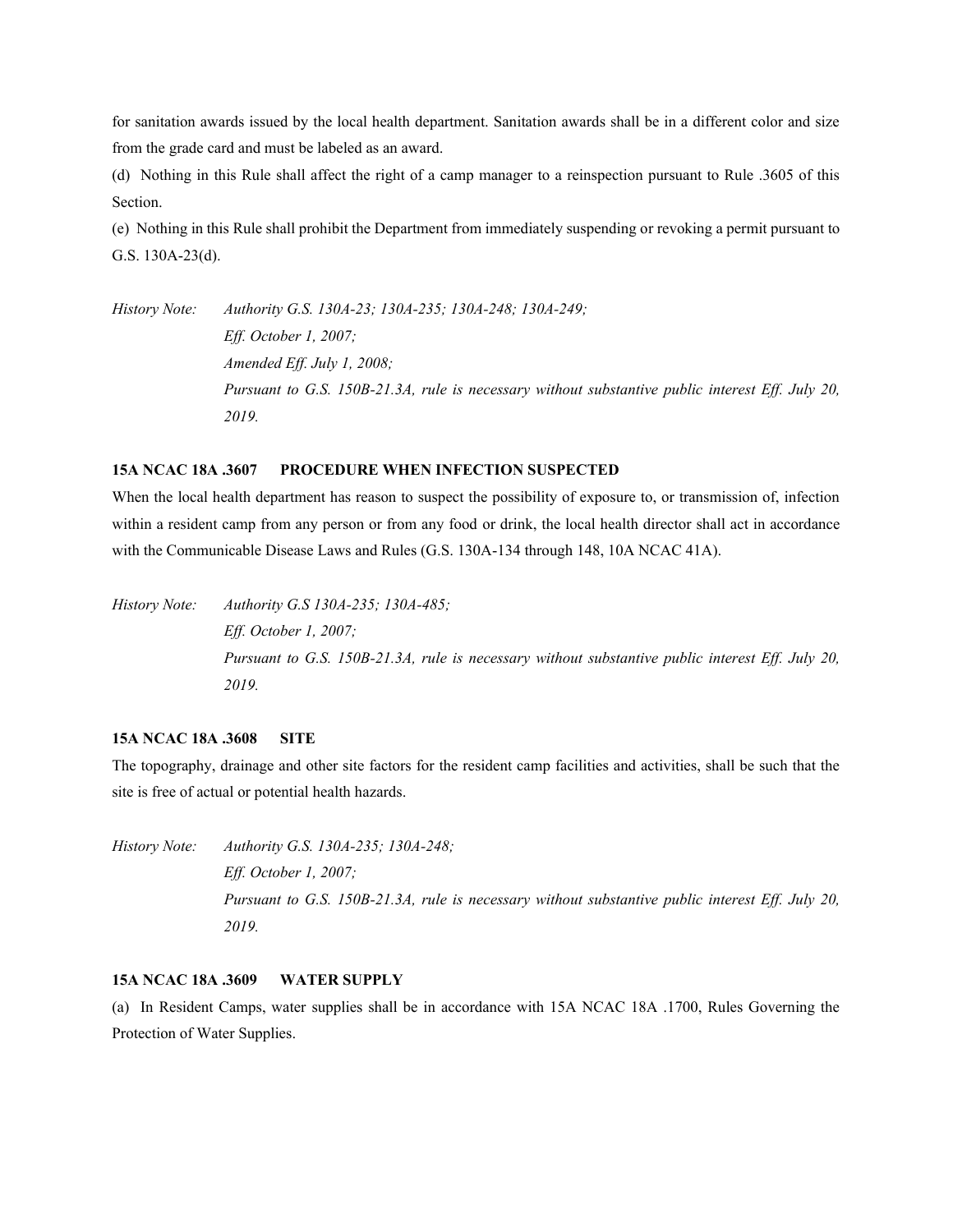(b) Water samples for bacteriological analysis from non-community supplies shall be collected by the Department and submitted to the North Carolina State Laboratory of Public Health or another lab certified by the North Carolina State Laboratory of Public Health for analysis, at least annually for bacteriological analysis.

(c) Prior to issuance of a permit, the responsible person shall list non-community water supplies with the Public Water Supply Section, Division of Environmental Health.

(d) Cross-connections with unapproved water supplies, sewage lines or other potential sources of contamination are prohibited.

(e) Hot water heating facilities shall be provided. Hot and cold running water under pressure shall be provided to food preparation, utensil and handwashing areas, and any other areas in which water is required for cleaning. Running water under pressure shall be provided in sufficient quantity to carry out all food preparation, utensil washing, handwashing, cleaning and other water-using operations.

*History Note: Authority G.S. 130A-235; 130A-248; Eff. October 1, 2007; Pursuant to G.S. 150B-21.3A, rule is necessary without substantive public interest Eff. July 20, 2019.*

# **15A NCAC 18A .3610 LIQUID WASTES**

All sewage and wastewater in resident camps shall be disposed of in accordance with 15A NCAC 18A .1900 or 15A NCAC 02H .0200.

*History Note: Authority G.S. 130A-235; 130A-248; Eff. October 1, 2007; Pursuant to G.S. 150B-21.3A, rule is necessary without substantive public interest Eff. July 20, 2019.*

#### **15A NCAC 18A .3611 SOLID WASTES AND BY-PRODUCTS DISPOSAL**

(a) In Resident Camps, all solid wastes containing food scraps and other decomposable material shall, prior to disposal, be kept in leak-proof, non-absorbent containers such as garbage cans, which shall be kept covered with tightfitting lids when filled or stored, or not in continuous use. Lids shall be kept in place, except for cans inside the kitchen, which are being used during normal operations. The contents of these cans without lids in place shall be removed when the garbage can becomes full, or when flies and foul odor occurs, and the cans shall be washed. Storage racks elevated above the ground are required for outside storage of garbage cans. All dry rubbish (including scrap paper, cardboard or similar items) shall be stored in containers.

(b) The rooms, enclosures, designated areas and containers shall be adequate for the storage of all solid wastes accumulating on the premises. Cleaning facilities, including a mixing faucet with hose threads, shall be provided and each container, room or designated area shall be cleaned after emptying or removal of wastes.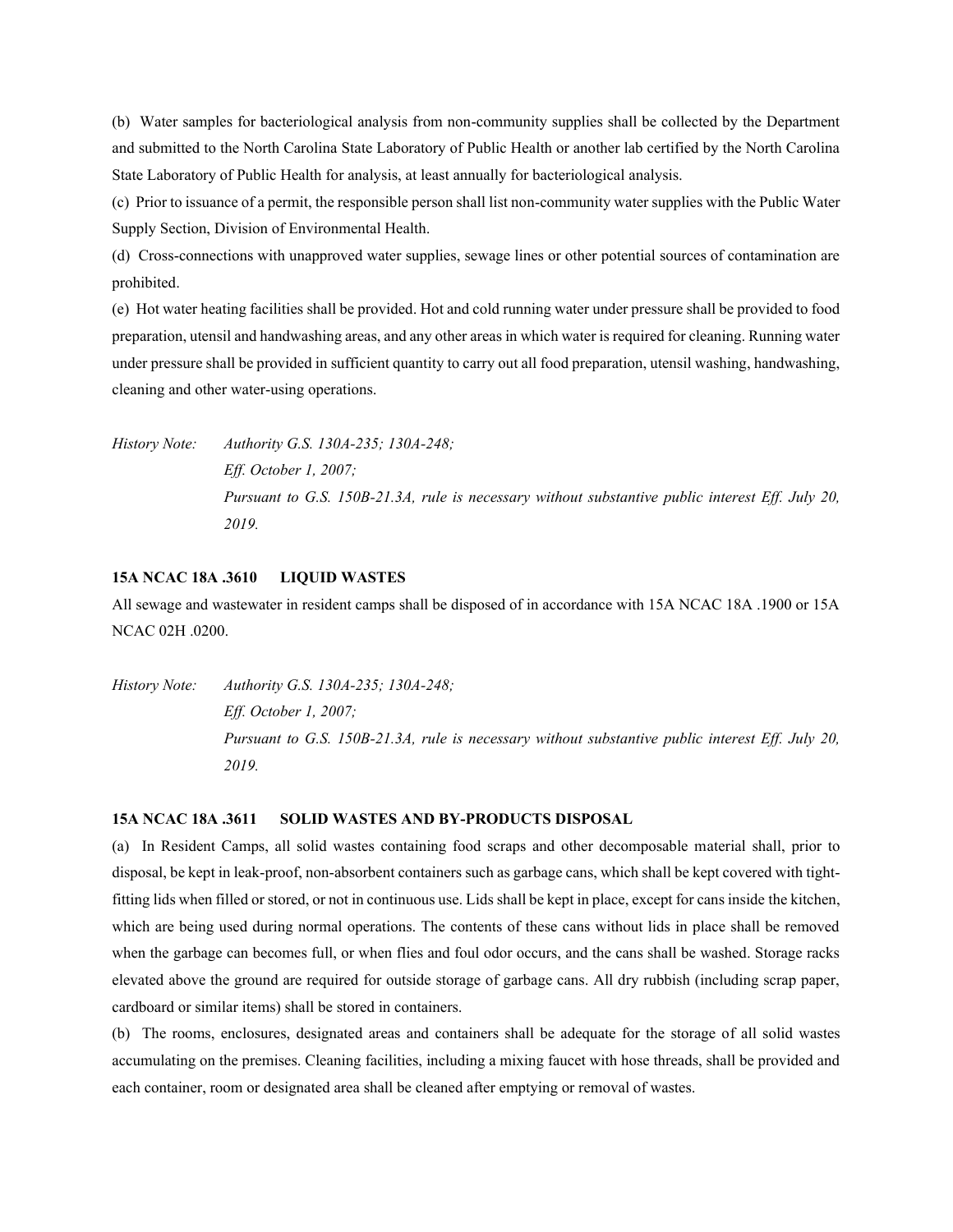(c) Indoor or outdoor facilities shall be provided for the washing and storage of all garbage cans and mops. Cleaning facilities shall include combination faucet, hot and cold water, threaded nozzle and curbed impervious pad sloped to drain.

(d) Where containerized systems are used for garbage storage, facilities shall be provided for the cleaning of such systems with a dumpster pad sloped to drain into a sewer system and hot and cold running water available for cleaning. Alternate methods can be used for off-site cleaning by having a contract with a waste management company that will take the dumpster or containerized system to an off-site location for cleaning. A contract for off-site cleaning shall constitute compliance with this provision and evidence of such contract shall be made available within 21 days to the Environmental Health Specialist upon request.

*History Note: Authority G.S. 130A-235; 130A-248; Eff. October 1, 2007; Pursuant to G.S. 150B-21.3A, rule is necessary without substantive public interest Eff. July 20, 2019.*

# **15A NCAC 18A .3612 SWIMMING POOLS**

When Swimming Pools are provided for recreational use in resident camps, they shall meet the requirements in 15A NCAC 18A .2500, Rules Governing Public Swimming Pools.

*History Note: Authority G.S. 130A-235; 130A-248; Eff. October 1, 2007; Pursuant to G.S. 150B-21.3A, rule is necessary without substantive public interest Eff. July 20, 2019.*

**15A NCAC 18A .3613 CAMP BUILDINGS CONSTRUCTION AND MAINTENANCE REQUIREMENTS** All resident camp buildings shall be kept clean and in good repair and shall comply with the following specific requirements:

- (1) All floors shall be of such materials and so constructed to be easily cleanable, shall be kept free of obstacles to cleaning and shall be kept clean and in good repair. The floor area shall be sufficient to accommodate all necessary operations. Floors in dressing or locker rooms; laundry rooms; and toilet rooms shall be of non-absorbent materials such as sealed concrete, sealed wood, terrazzo, tile, durable grades of linoleum or plastic. In all rooms in which water is routinely discharged to the floor, or in which floors are subjected to flood-type cleaning, floors shall be sealed concrete, terrazzo, or tile and shall slope to drain and be provided with floor drains.
- (2) The walls of all rooms shall be kept clean and in good repair. All walls and ceilings in dressing or locker rooms; toilet rooms and bathrooms shall be easily cleanable; and walls shall have washable surfaces to the highest level reached by splash or spray in rooms or areas where such occur.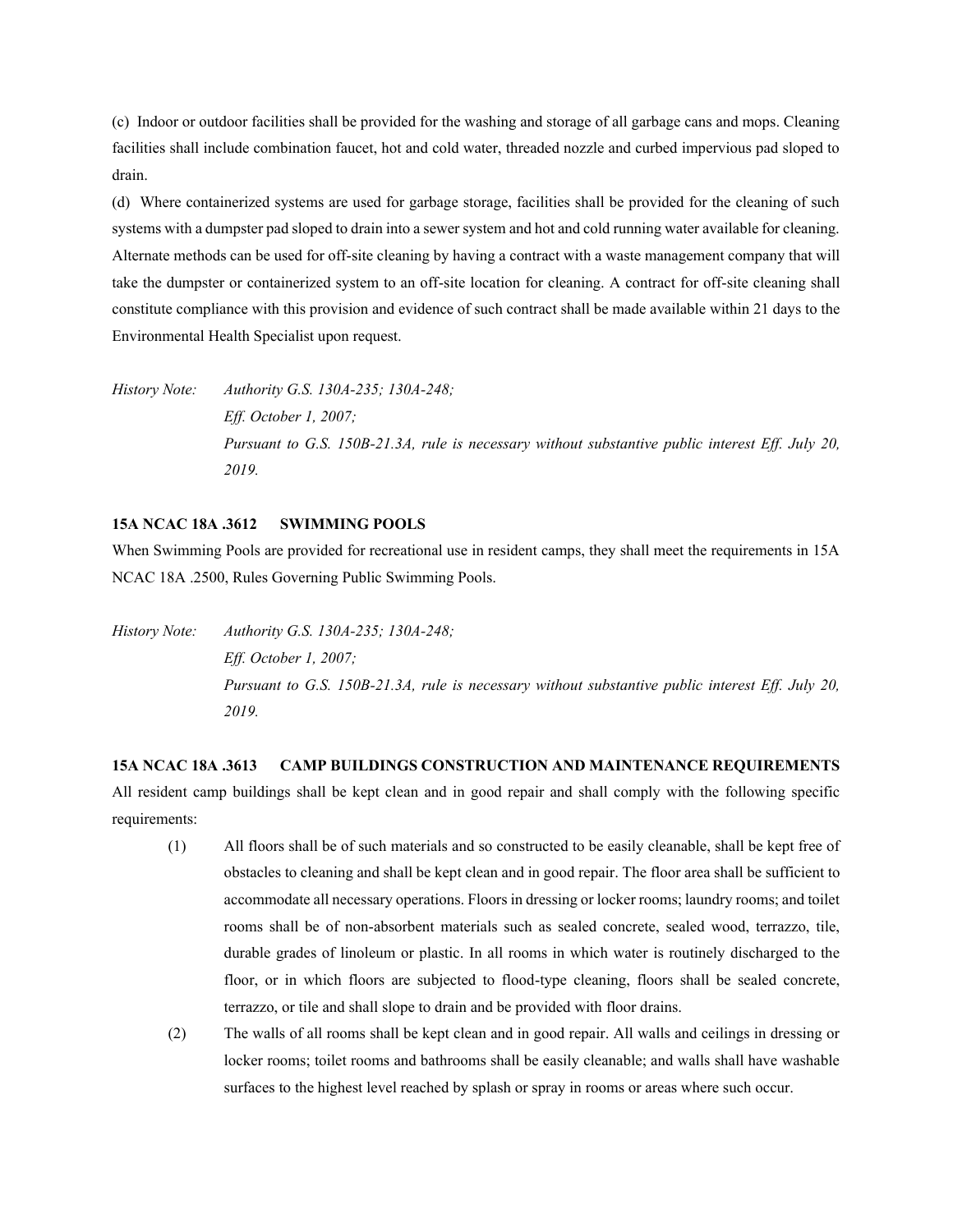(3) All rooms and areas shall be well lighted and ventilated, by natural or artificial means, which shall be effective under actual use conditions. Lighting fixtures and ventilation equipment shall be kept clean and in good repair.

*History Note: Authority G.S. 130A-235; 130A-248; Eff. October 1, 2007; Pursuant to G.S. 150B-21.3A, rule is necessary without substantive public interest Eff. July 20, 2019.*

## **15A NCAC 18A .3614 LODGING FACILITIES**

(a) In Resident Camps, permanent sleeping quarters shall provide cross ventilation, at least 30 inches between beds, a minimum of six feet between heads of sleepers and at least one bed for every camper. Only single beds or double level bunk beds shall be allowed.

(b) Effective methods, such as mosquito netting, screening and self-closing doors, or individual mosquito netting shall be provided to exclude insects, bats and vectors.

(c) Lodging facilities shall be kept clean and in good repair.

(d) Clean linen and clothes shall be stored and handled separately from soiled linen and clothes.

*History Note: Authority G.S. 130A-235; 130A-248; Eff. October 1, 2007; Pursuant to G.S. 150B-21.3A, rule is necessary without substantive public interest Eff. July 20, 2019.*

# **15A NCAC 18A .3615 TOILET: HANDWASHING: LAUNDRY: AND BATHING FACILITIES**

(a) All resident camps shall be provided with toilet and handwashing facilities within 500 feet of permanent sleeping quarters.

(b) Toilet facilities shall be provided at a rate of not more than 20 campers and staff per toilet seat. Urinals may be provided for up to one-third of required seats for males.

(c) Lavatory facilities with potable running water, soap and individual towels or hand-drying devices shall be provided and located convenient to all toilet facilities.

(d) Bathing facilities shall be provided with hot and cold potable water.

(e) All toilet, handwashing and bathing fixtures shall be kept clean and in good repair.

(f) Laundry facilities, if provided, shall be kept clean and in good repair. Soiled laundry shall be handled and stored separately from clean laundry. Clean linen and clothes shall be stored and transported in clean containers.

*History Note: Authority G.S. 130A-235; 130A-248; Eff. October 1, 2007;*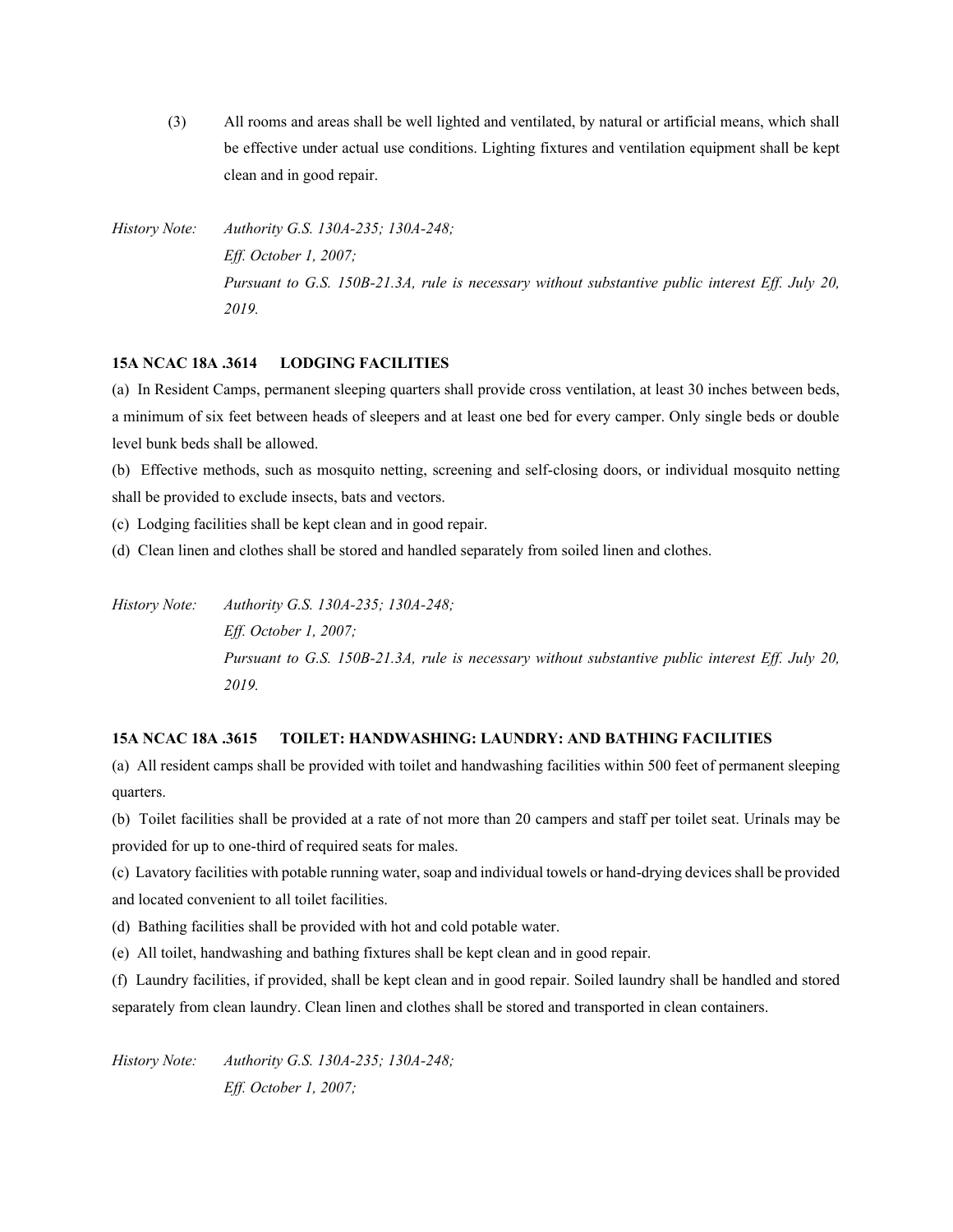*Pursuant to G.S. 150B-21.3A, rule is necessary without substantive public interest Eff. July 20, 2019.*

#### **15A NCAC 18A .3616 DRINKING WATER FACILITIES**

In Resident Camps, drinking water facilities shall be provided. Drinking fountains, if provided, shall be of a sanitary angle-jet design, shall be kept clean and shall be properly regulated such that water flow is at least two inches above the mouth piece. This Rule shall not be interpreted as prohibiting the pitcher service of ice water or the service of bottled water.

*History Note: Authority G.S. 130A-235; 130A-248; Eff. October 1, 2007; Pursuant to G.S. 150B-21.3A, rule is necessary without substantive public interest Eff. July 20, 2019.*

## **15A NCAC 18A .3617 PREMISES: VERMIN CONTROL AND MISCELLANEOUS**

(a) In Resident Camps, only those pesticides shall be used which have been approved for a specific use and properly registered with the Environmental Protection Agency and with the North Carolina Department of Agriculture and Consumer Services. Such pesticides shall be used as directed on the label and shall be handled and stored to avoid health hazards.

(b) The Resident Camp premises shall be kept neat, clean and free of litter.

(c) Animal stables, if provided, shall be in a location removed from the main recreation center of activity. All manure shall be stored, removed or disposed of to minimize the breeding of flies.

(d) Potentially hazardous materials such as fuel, chemicals, explosives, equipment and apparatuses, shall be handled and stored to minimize health hazards.

(e) Protective railings, fences or similar enclosures around the camp shall be provided and shall be kept in good repair.

*History Note: Authority G.S. 130A-235; 130A-248; Eff. October 1, 2007; Pursuant to G.S. 150B-21.3A, rule is necessary without substantive public interest Eff. July 20, 2019.*

# **15A NCAC 18A .3618 FOOD SERVICE FACILITIES**

(a) In Resident camps, food service facilities shall include a kitchen of adequate size for the number of meals served. The facility shall be completely enclosed, of permanent construction and contain a dining hall providing protection from the elements and dust.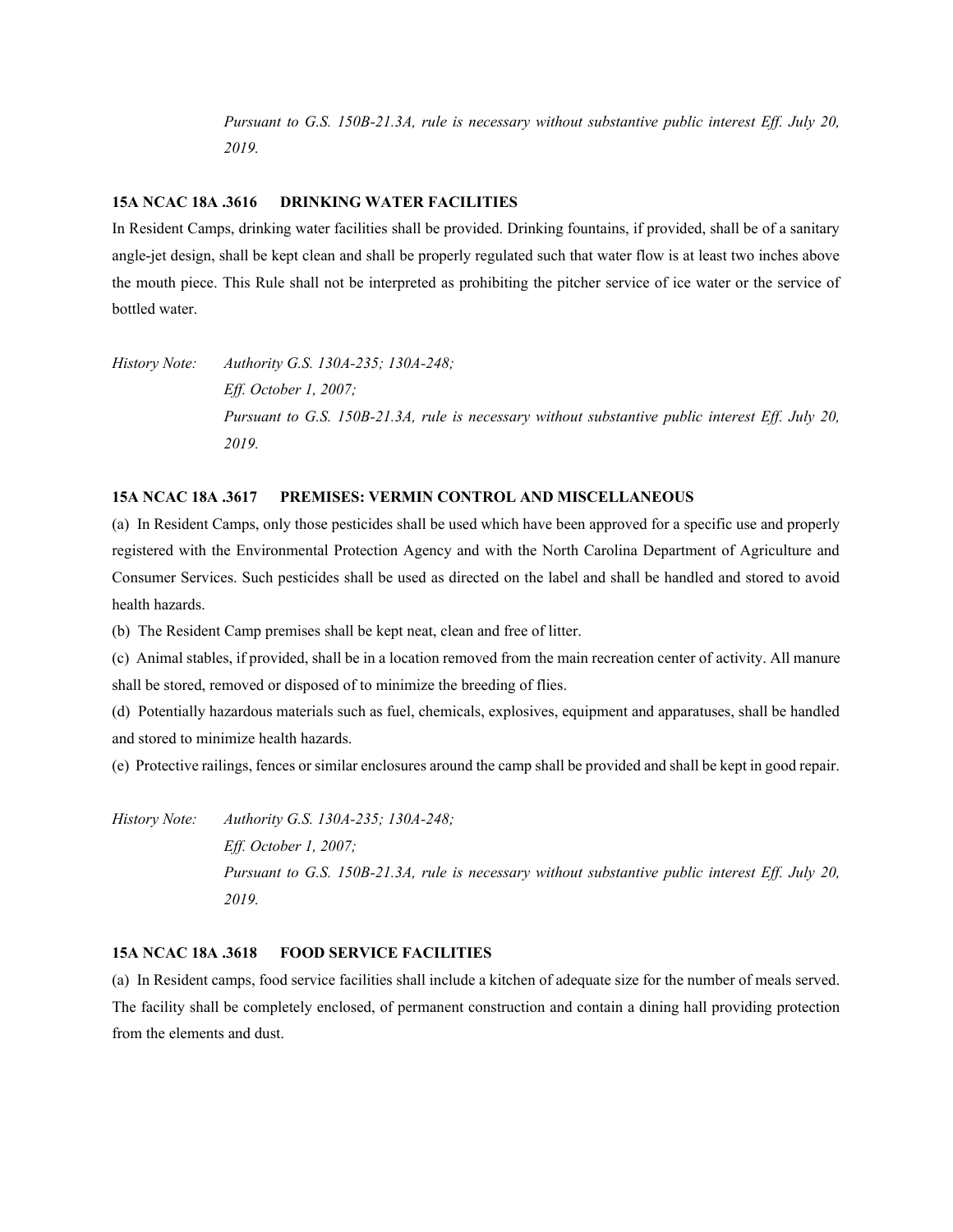(b) If camp food service is provided by contract with an outside person or camp food service is operated by an outside firm, the overall responsibility for food service sanitation remains with the camp management. The camp management shall confirm that all food provided by an outside person is approved.

*History Note: Authority G.S. 130A-235; 130A-248; Eff. October 1, 2007; Pursuant to G.S. 150B-21.3A, rule is necessary without substantive public interest Eff. July 20, 2019.*

## **15A NCAC 18A .3619 FIELD SANITATION**

Resident camps may conduct cookouts, overnight trips or similar primitive camping activities provided field sanitation standards are maintained in accordance with the provisions of the rules of this Section. Written procedures regarding field sanitation standards shall be posted or made readily available for inspection by the Department. The resident camp shall ensure the approved procedures are being practiced, utilized and maintained. Field sanitation requirements for resident camps are as follows:

- (1) Off-Site Food: Storage, Preparation and Cooking shall meet the following requirements:
	- (a) Temperature control, food preparation and food protection methods shall be implemented to ensure all potentially hazardous foods stored and prepared for off-site cooking maintain temperatures of 45 degrees F (7 degrees C) or less or 135 degrees F (57 degrees C) or higher and are protected from contamination. Written procedures describing the specific off-site cooking activity and the proposed temperature control methods shall be submitted to the Department for approval. Any proposed changes to current procedures shall be submitted to the Department for approval. Specific approvals shall remain valid so long as the activity remains part of the camp program unless the Department determines that procedures are not being maintained in accordance with the approval. Where potentially hazardous foods are prepared off-site, written procedures shall also include methods to prevent cross contamination. For the purpose of off-site food storage, coolers with ice or ice packs are an approved method of temperature control. Off-site potentially hazardous foods once cooked shall be consumed within two hours or discarded. Poultry stuffings, stuffed meats and stuffings containing meat shall not be used.
	- (b) Potentially hazardous foods shall be thawed as follows:
		- (i) in cold holding units at a temperature not to exceed 45 degrees  $F(7 \text{ degrees C})$ ;
		- (ii) under potable running water of a temperature of 70 degrees F (21 degrees C), or below, with sufficient water velocity to agitate and float off loose food particles into the overflow; or
		- (iii) as a part of the cooking process.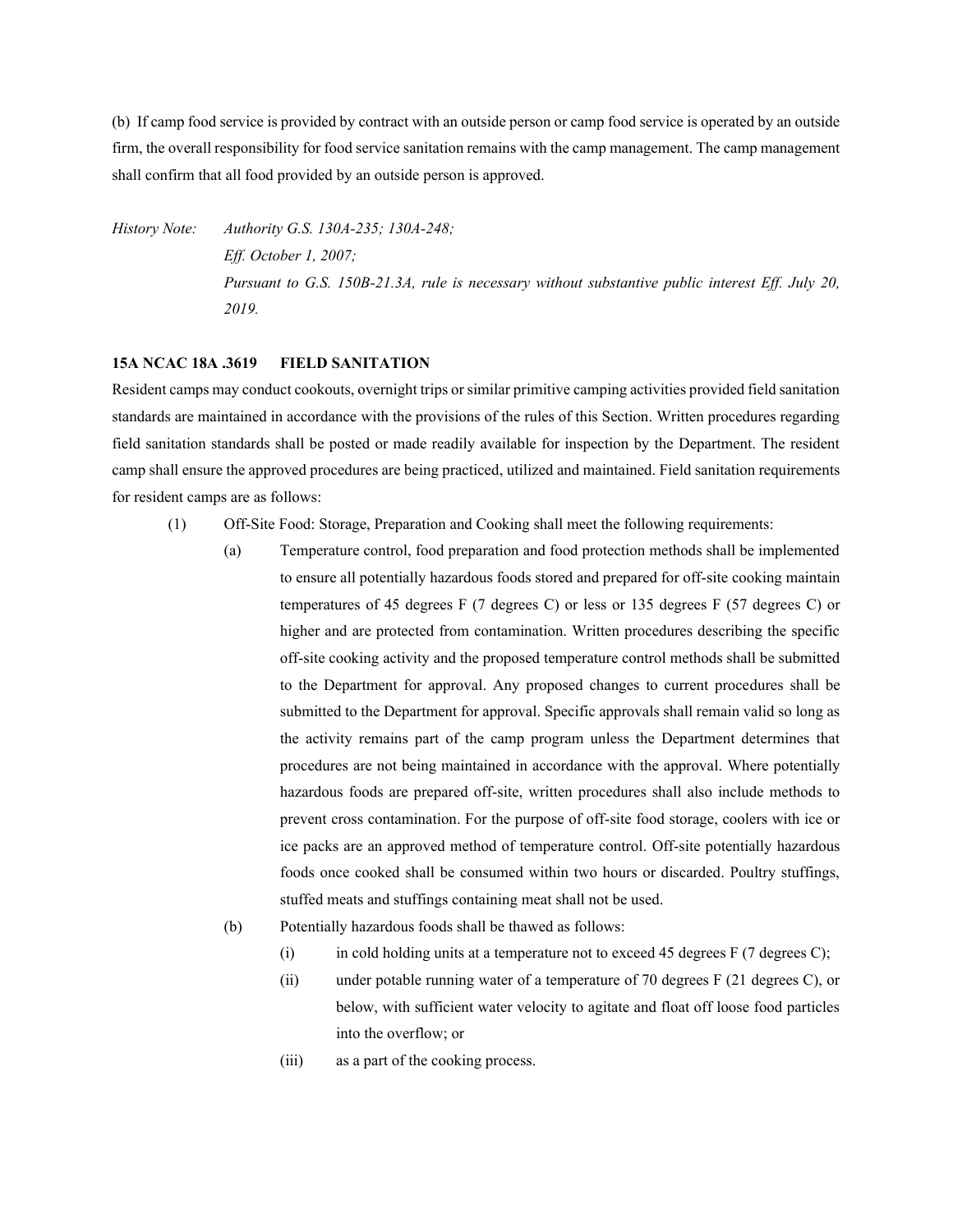- (c) Potentially hazardous foods requiring cooking shall be cooked to heat all parts of the food to a temperature of at least 145 degrees F (63 degrees C) except as follows:
	- (i) poultry shall be cooked to at least 165 degrees F (74 degrees C) with no interruption of the cooking process;
	- (ii) pork and any food containing pork shall be cooked to heat all parts of the food to at least 150 degrees F (66 degrees C);
	- (iii) ground meat food products shall be cooked to an internal temperature of at least 155 degrees F (68 degrees C);
	- (iv) roast beef shall be cooked to an internal temperature of at least 130 degrees F (54 degrees C); and
	- (v) beef steak shall be cooked to a temperature of 130 degrees F (54 degrees C) unless otherwise ordered by the immediate consumer.
- (d) Liquid eggs, uncooked frozen dry eggs and egg products shall be cooked before consumption. This Sub-item does not apply to pasteurized products.
- (e) A metal stem-type food thermometer accurate to 2 degrees F (1 degree C) shall be available to check potentially hazardous food temperatures.
- (2) Off-Site Drinking Water shall meet the following requirements:
	- (a) Water transported for off-site drinking shall be from an approved source and shall be transported and stored in clean, sanitized containers designated solely for this purpose. Where it is not practical to transport drinking water for off-site activities, treatment measures shall be provided to ensure that drinking water is free from disease causing organisms.
	- (b) Water shall be taken from free-flowing streams, springs and wells if available. Water may be taken from still sources when free-flowing sources are unavailable. Water shall be visibly clear and free from debris, trash and organic matter.
- (3) Treatment of Off-Site Drinking Water shall meet the following requirements:
	- (a) Water shall be brought to a rolling boil for a minimum of one minute; or
	- (b) Water shall be filtered to remove cysts and viruses by using a filtration system with an absolute pore size of one micron or smaller, and treated with:
		- (i) A minimum of 2 parts per million of free chlorine residual maintained for a minimum of 30 minutes; or
		- (ii) A minimum of 5 drops of 2 percent tincture of iodine per liter of water. For commercially prepared tablets, manufacturer's directions shall be followed; or
	- (c) Alternate methods of treatment capable of removing bacteria, viruses, cysts and parasites if approved by the Department. Documentation that demonstrates the method is equivalent to SubItem (3)(a) or (b) of this Rule shall be submitted by the owner or operator for approval.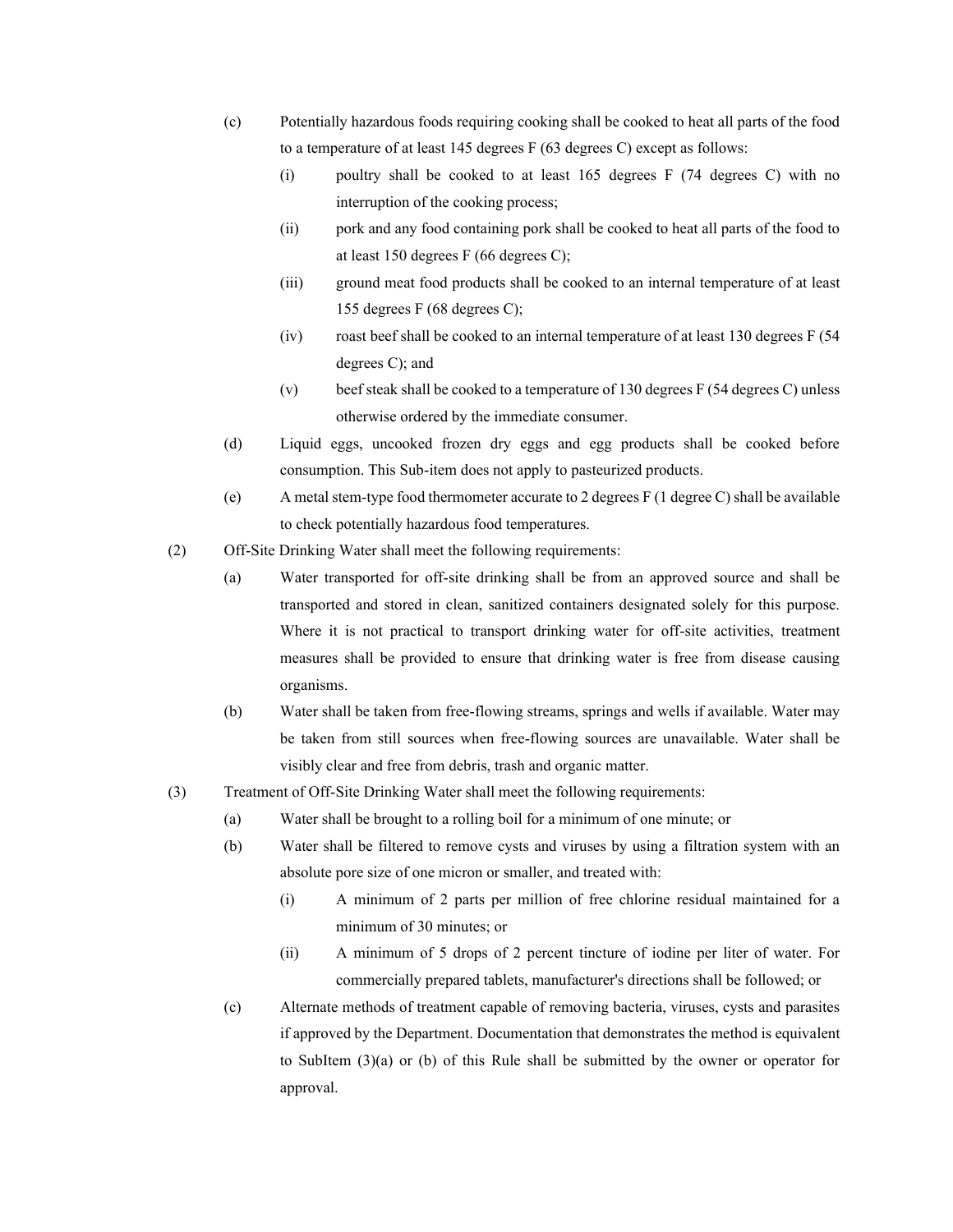- (4) Utensils and Equipment shall meet the following requirements:
	- (a) All eating, drinking and cooking utensils, and other items used in connection with the preparation of food shall be kept clean and in good repair.
	- (b) All surfaces intended for multi-use between campers or staff with which food or drink comes in contact shall consist of smooth, not readily corrodible, non-toxic materials in which there are no open cracks or joints that will collect food particles or slime and be kept clean.
	- (c) Multi-use drinking and eating utensils which do not meet all the construction provisions of SubItem (4)(b) of this Rule shall be used by only one individual, constructed of not readily corrodible, non-toxic materials, and shall not be reassigned to or reused by another individual.
	- (d) Where multi-use eating utensils are used, they shall be assigned to one individual and not shared until cleaned and sanitized by approved methods.
- (5) Cleaning of Utensils and Equipment shall meet the following requirements:
	- (a) Utensils and equipment shall be kept clean.
	- (b) Water used for cleaning shall meet the requirements of Items (2) and (3) of this Rule.
	- (c) Where an approved sanitizing process cannot be implemented, each individual's multi-use utensils shall be cleaned separately to prevent cross-contamination.
	- (d) Multi-use utensils not assigned for individual use may be cleaned together provided they are washed, rinsed and sanitized by approved methods.
- (6) Handwashing for food preparers shall be in compliance with Rule .3620(b) of this Section. Facilities shall be provided for employees' handwashing; these may consist of a pan, potable water, soap and single-use towels. Hair restraints are not required for field sanitation employees.
- (7) Toxic materials shall be labeled and stored to prevent contamination of food, equipment and utensils.
- (8) Where permanent human waste disposal facilities which meet the requirements of 15A NCAC 18A .1900 are not provided at an off-site activity, written procedures for waste disposal shall be provided to and approved by the Department. Disposal of human waste shall be in a hole that is at least six inches deep and has a diameter of at least four inches located at least 200 feet from any surface water. After use, the hole shall be back filled with soil to a depth of six inches.

*History Note: Authority G.S. 130A-235; 130A-248; Eff. October 1, 2007; Pursuant to G.S. 150B-21.3A, rule is necessary without substantive public interest Eff. July 20, 2019.*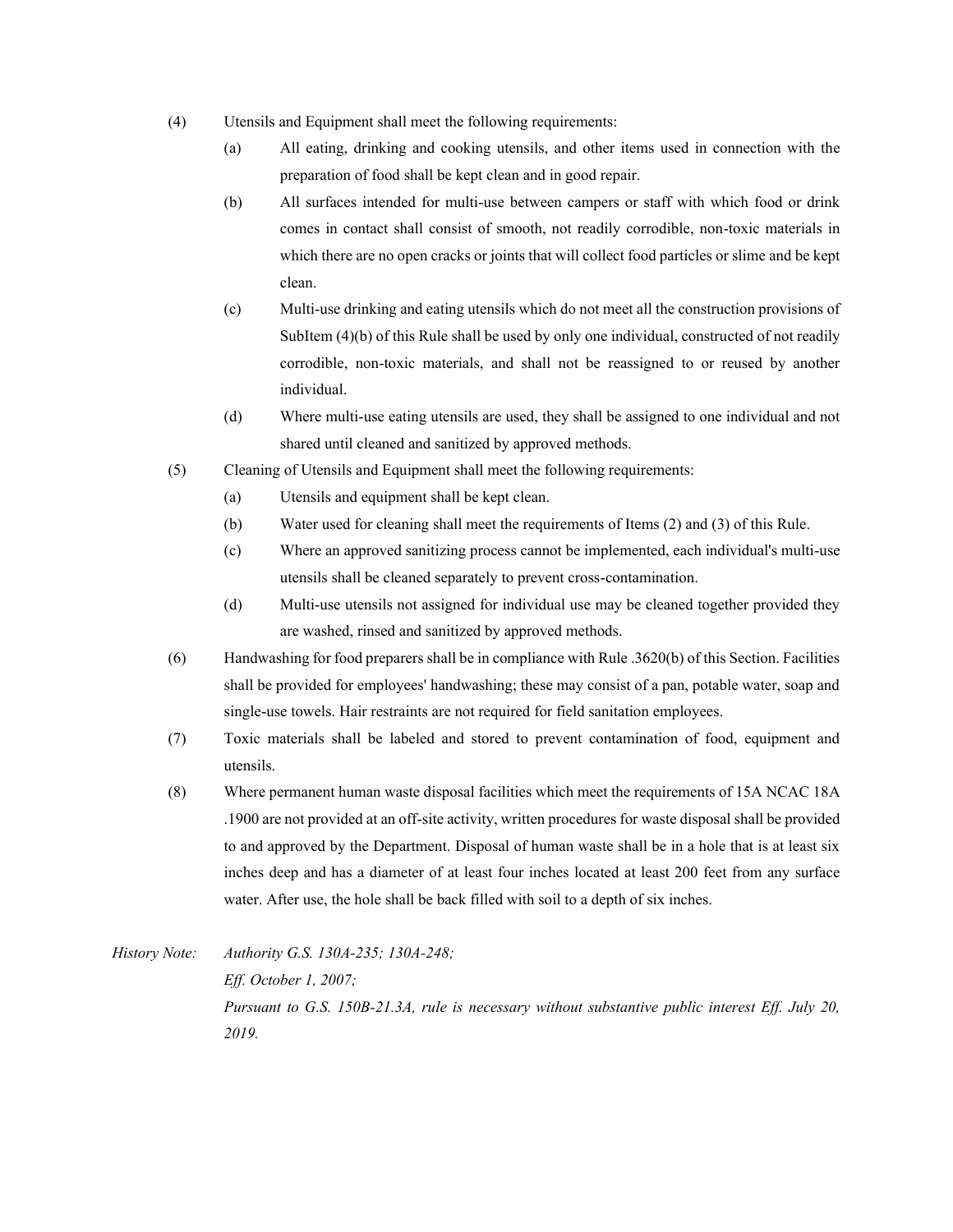#### **15A NCAC 18A .3620 FOOD SERVICE EMPLOYEES**

(a) In Resident Camp food service, all employees shall wear clean outer clothing and shall be clean as to their person and methods of food handling. No employee shall use tobacco in any form while engaged in the washing of eating and cooking utensils or in the preparation, handling or serving of food.

(b) Employees shall wash their hands in a lavatory which meets the requirements of Rule .3634 of this Section before starting work, after each visit to the toilet, and as often as may be necessary to remove soil and contamination.

(c) Effective hair restraints such as hairnets, caps or wrap around visors shall be worn by employees engaged in the preparation or handling of food to prevent the contamination of food or food contact surfaces. Wigs and hairspray do not constitute compliance with this Rule. This Rule does not apply to employees who only serve beverages, set tables, or participate in family dining-table type of service if they present a minimal risk of contaminating exposed food.

(d) No person who has a communicable or infectious disease that can be transmitted by foods, or who is a carrier of organisms that cause such a disease, or who has a boil, infected wound, or a disease with sudden onset and severe symptoms including cough and nasal discharge, shall work in food service in any capacity in which there is a likelihood of such person contaminating food or food contact surfaces, with disease-causing organisms or transmitting the illness to other persons.

(e) Employees may have beverages in areas where food is prepared as long as those beverages are covered and consumed in a sanitary manner. Beverage containers shall not be stored on or above a food contact surface and must be handled in a manner to avoid cross-contamination.

*History Note: Authority G.S. 130A-235; 130A-248; Eff. October 1, 2007; Pursuant to G.S. 150B-21.3A, rule is necessary without substantive public interest Eff. July 20, 2019.*

#### **15A NCAC 18A .3621 FOOD SUPPLIES**

In Resident Camps, all food shall be obtained from sources that comply with all laws relating to food and food labeling and shall be identified. All meat, meat food products, poultry and poultry products shall have been inspected for wholesomeness where required under a federal, state or local regulatory program; and, the source shall be identifiable from labeling on carcasses, cuts, unit packages, bulk packages or from bills of sale. All food shall be clean, wholesome, and free from adulteration and spoilage, safe for human consumption and shall be handled, served or transported in such a manner to prevent contamination, adulteration and spoilage. Only approved containers and utensils may be used. Foods that are spoiled or otherwise unfit for human consumption shall be immediately disposed of as garbage or returned to the source except as specified in Rule .3607 of this Section. Foods to be returned to the source shall be marked as such and stored in a fashion not to contaminate other food.

*History Note: Authority G.S. 130A-235; 130A-248; Eff. October 1, 2007;*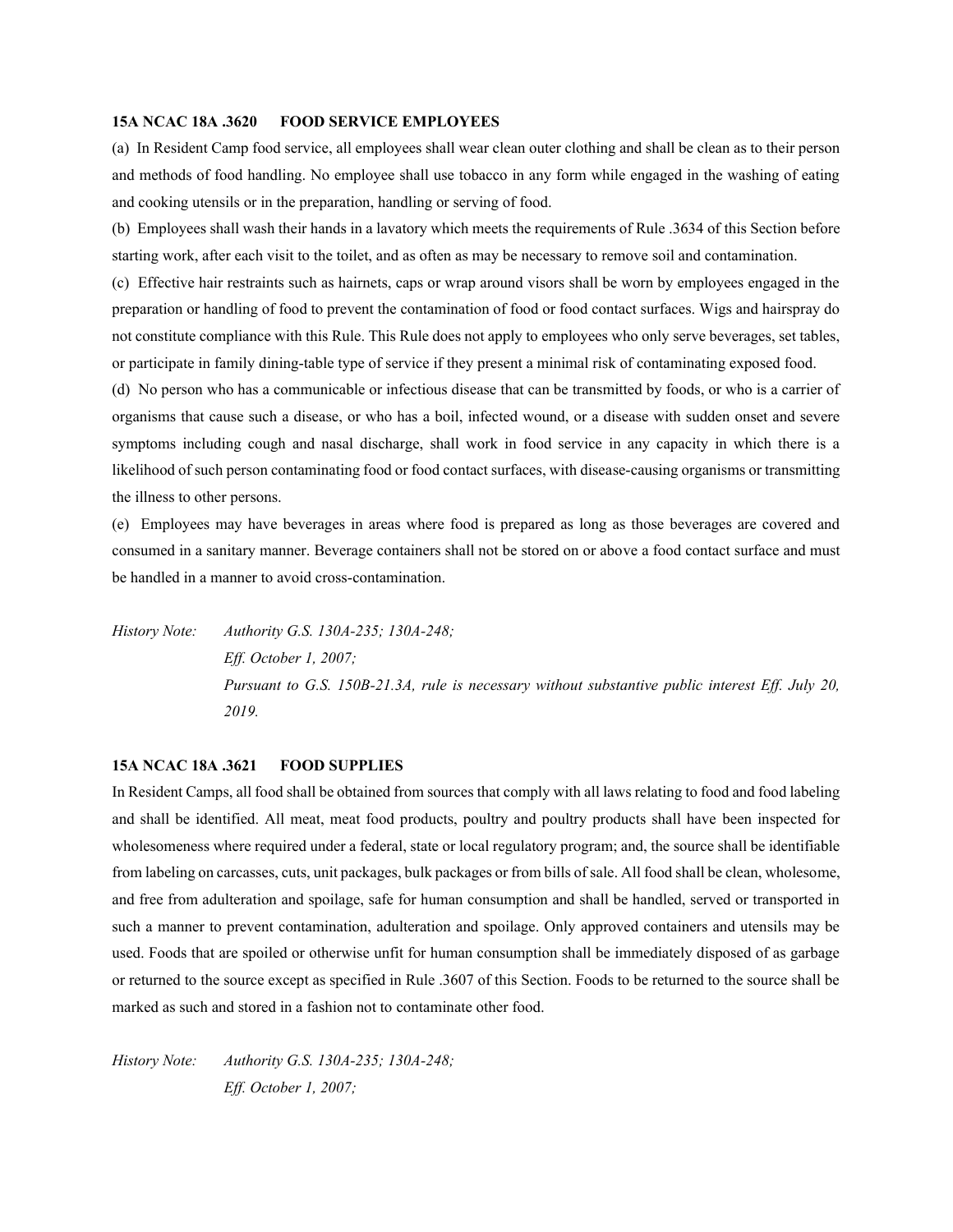*Pursuant to G.S. 150B-21.3A, rule is necessary without substantive public interest Eff. July 20, 2019.*

# **15A NCAC 18A .3622 FOOD PROTECTION**

(a) In Resident Camps, all unwrapped or unenclosed food and drink on display shall be protected in such manner that the direct line from the customer's mouth to the food shall be intercepted by glass or similar shields and shall be otherwise protected from public handling or other contamination, except that hand openings may be permitted on counter fronts. A continually staffed beverage station is not required to provide glass or similar shields for beverages, ice and beverage garnishes. Contaminated beverages, ice or beverage garnishes shall be removed from the beverage station. This requires counter protector installations for all cafeteria counters, salad bars and similar type service to prevent contamination by customers' coughing and sneezing. Nothing in this Rule shall require food kept in enclosed cases to be wrapped or covered as long as effective measures are taken to prevent contamination in multi-level shelving units.

(b) Consumer self-service is permitted only under the following conditions:

- (1) Buffet-style service. Protective shields, equivalent to counter protectors, are provided to intercept contamination.
- (2) Consumer self-service. When customers are allowed to return to a self-service area, clean and sanitized tableware other than flatware, beverage cups and glasses, shall be made available for each return trip. Written notice shall be provided informing customers that clean tableware needs to be used for return trips.
- (3) Family-style service. In resident camps featuring this style of service, patrons elect to participate in the family dining-table type of service. Ordinary serving dishes and utensils are acceptable.
- (4) Private events. When service is provided for a club, organization or private individual at a planned event from which the public is excluded:
	- (A) potentially hazardous foods shall be replaced at least every two hours;
	- (B) food containers shall be arranged conveniently so consumers' clothing does not come in contact with food;
	- (C) dispensing utensils shall be in the food with their handles at least two inches above the top of the food and the container;
	- (D) at the conclusion of the event, food that has not been consumed, shall be discarded; and
	- (E) protective shields are not required for buffet-style service.

(c) Foods, except raw vegetables that are to be cooked, shall be kept under cover when not in the process of preparation and serving. Foods shall not be stored on the floor, or in direct contact with shelves and racks of cold storage boxes, or permitted to come in contact with dirty clothes, newspapers, pasteboard, previously-used paper or other contaminated surfaces. If open dishes and pans containing food are stacked, food shall be protected with wax paper, foil or plastic food film. Food transported to a camp shall not be accepted unless wrapped, boxed or covered to prevent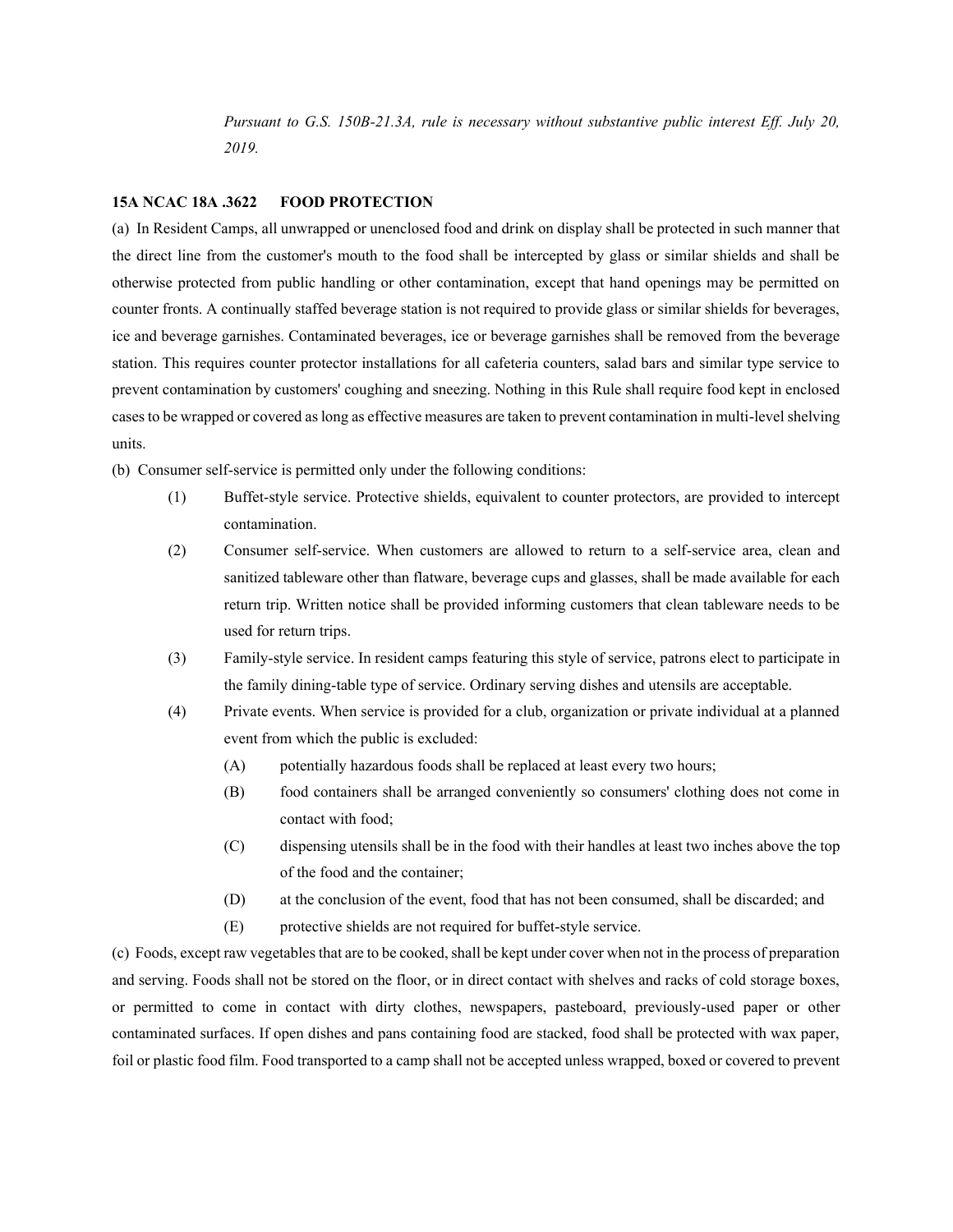contamination and maintained at temperatures required in Rule .3626 of this Section. Food and drink shall not be served to the general public in the kitchen.

(d) Containers for onions, slaw, mustard and other condiments not kept in accordance with the requirements of Paragraph (a) of this Rule shall have covers and be kept covered when not in use. Sugar shall be dispensed with either pour-type dispensers or individual packages. Staff shall avoid unnecessary handling of food in the process of serving. (e) Dustless methods of floor cleaning shall be used and all except emergency floor cleaning shall be done during those periods when the least amount of food and drink is exposed, such as after closing, or between meals.

(f) Foods shall not be stored under exposed sewer lines.

(g) Dry beans, grits, flour, sugar and similar food products shall be stored in approved, covered containers, or glass jars and labeled accordingly.

*History Note: Authority G.S. 130A-235; 130A-248; Eff. October 1, 2007; Pursuant to G.S. 150B-21.3A, rule is necessary without substantive public interest Eff. July 20, 2019.*

#### **15A NCAC 18A .3623 MILK AND MILK PRODUCTS**

(a) Only Grade "A" pasteurized milk and milk products shall be used for campers and staffing in resident camps. The term "milk products" shall mean milk products as defined in 15A NCAC 18A .1200. Copies of 15A NCAC 18A .1200 may be obtained from the Department of Environment and Natural Resources, Division of Environmental Health, 1632 Mail Service Center, Raleigh, NC 27699-1632.

(b) The mixing of cream and milk or the pouring of either into jars, bottles or other containers for storage is prohibited. Where meals are served in a communal or family type dining area, milk may be served by pouring it into individual glasses or cups from original containers of not more than one-gallon capacity, which have been provided by a milk distributor. The milk remaining in the container shall be immediately refrigerated and used for cooking purposes only. The transfer of milk from its original container into any type of container other than glasses or cups as specified in this Rule is prohibited.

(c) Bulk milk dispenser containers, as received from the distributor, shall be sealed, labeled with the name and grade of the contents and identity of the distributor.

(d) Milk and milk products shall be stored in a sanitary manner and shall be kept refrigerated, except when being served. Milk containers shall not be completely submerged in water. Nothing in the rules in this Section shall prohibit the placement of milk and milk products on ice while on display or being served.

(e) Reconstituted dry milk and dry milk products may be used in instant desserts and whipped products, or for cooking and baking purposes.

*History Note: Authority G.S. 130A-235; 130A-248; Eff. October 1, 2007;*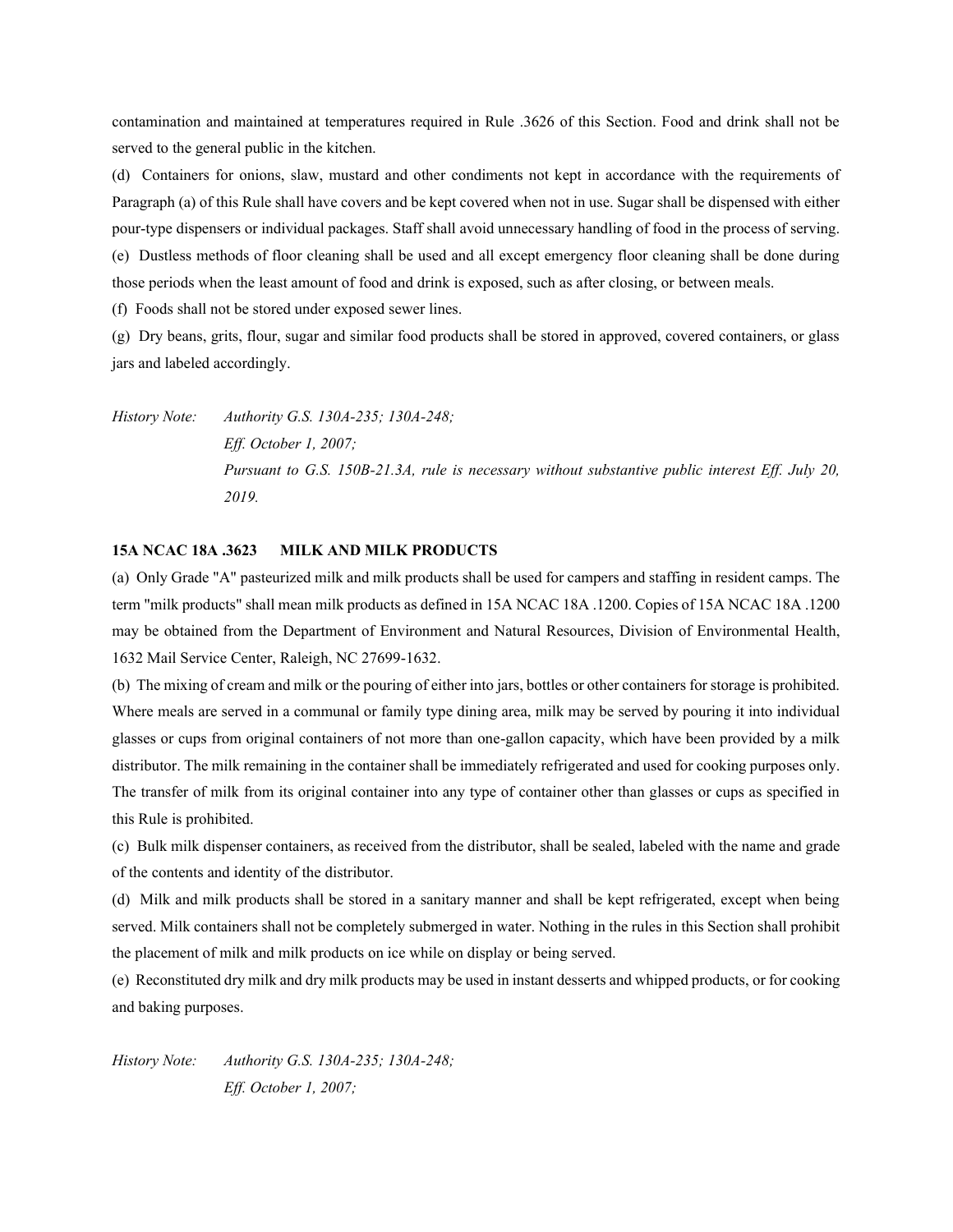*Pursuant to G.S. 150B-21.3A, rule is necessary without substantive public interest Eff. July 20, 2019.*

#### **15A NCAC 18A .3624 ICE HANDLING**

(a) In Resident Camps, ice that is to be used in fountain drinks, ice water, tea and coffee, or in connection with the chilling or serving of salads, vegetables or other foods shall be manufactured from a water supply meeting the requirements of Rule .3609 of this Section and shall be stored and handled in a sanitary manner.

(b) Storage boxes shall be covered, located away from sources of contamination, maintained in good repair and kept clean. Storage bins or boxes shall be provided with rims and covers designed to exclude spillage and drip.

(c) Ice grinders, pans and buckets used in preparing chipped or crushed ice shall be protected from contamination, cleaned between usages and kept in good repair. Buckets and other containers used in the transportation of ice shall be stored above the floor in a clean place.

(d) Ice shall be dispensed or transferred with a scoop, spoon or other sanitary method. When not in use, an ice scoop or spoon may be stored in the ice with the handle protruding or on a clean surface. Ice scoops shall not be stored in water. Fountain ice compartments, bowls, buckets or other containers shall be in good repair; washed and kept free of scum, rust, and mold; and shall be protected from drip, dust, splash and other means of contamination. Ice shall not be received, used or accepted when there is evidence that it is not being handled and transported in a sanitary manner. (e) Ice machines shall be kept clean.

*History Note: Authority G.S. 130A-235; 130A-248; Eff. October 1, 2007; Pursuant to G.S. 150B-21.3A, rule is necessary without substantive public interest Eff. July 20, 2019.*

# **15A NCAC 18A .3625 SEAFOOD**

(a) In Resident Camps, all shellfish and crustacea meat shall be obtained from sources in compliance with 15A NCAC 18A .0300 through .0900 which may be obtained from the Department. If the source of clams, oysters, or mussels is outside the state, the shipper's name shall appear on the "Interstate Certified Shellfish Shippers List" as published monthly by the Shellfish Sanitation Branch, Food and Drug Administration. If the source of the cooked crustacea meat is within the United States, the processor's name, address, and certificate number with State abbreviation shall appear on the container. If the source of the cooked crustacea meat is outside the United States, containers must meet Federal labeling requirements, Food and Drug Administration, HHS Food Labeling requirements, 21 CFR Chapter 1, Part 101-Food Labeling.

(b) All shucked shellfish shall be stored in the original container. Each original container shall be identified with the name and address of the packer or repacker, and the certification number, and the abbreviated name of the state or territory. Shucked shellfish unit containers shall be dated in accordance with 15A NCAC 18A .0600.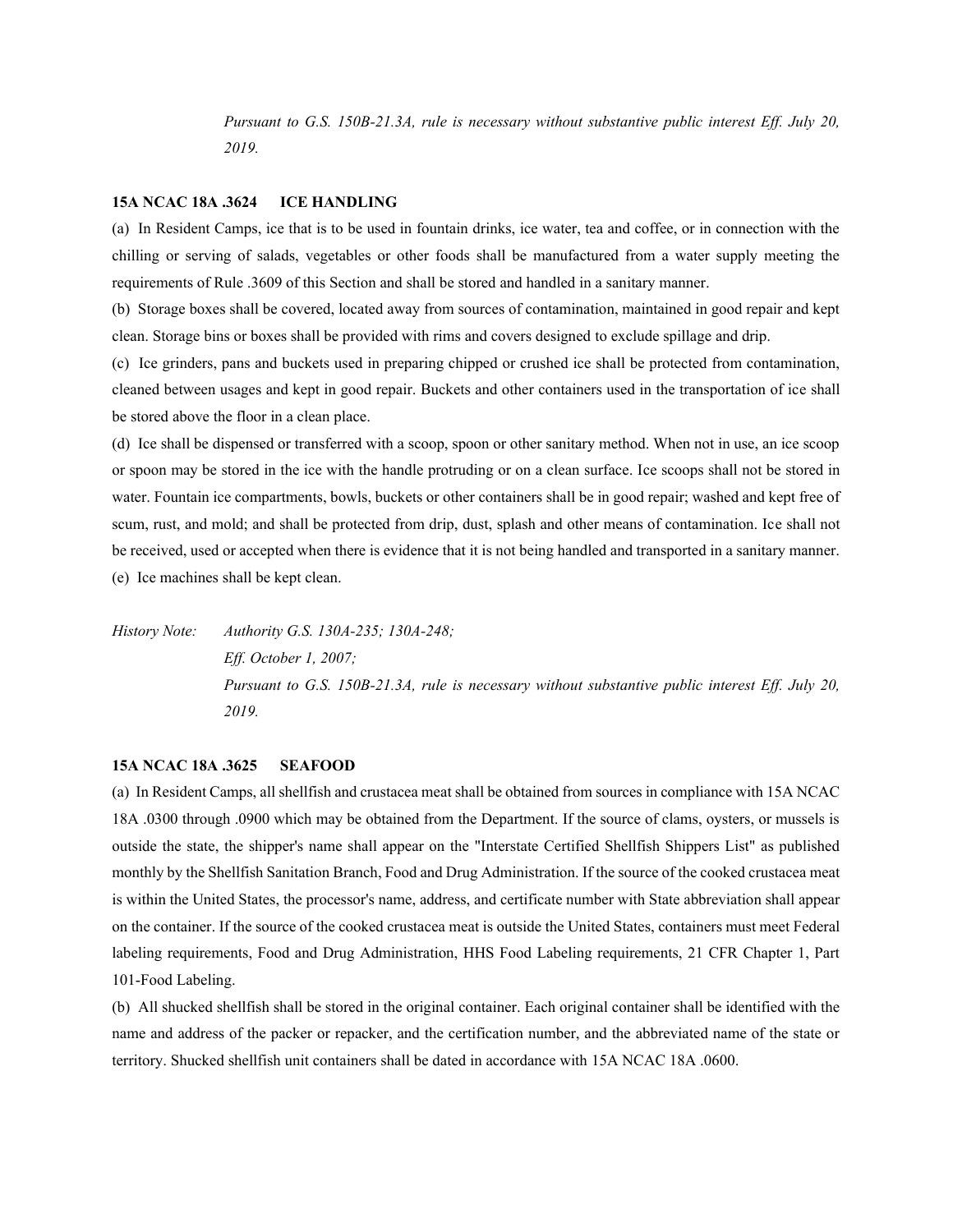(c) All shellstock shall be stored in the containers in which packed at the source. Each original container shall be identified with a uniform tag or label bearing the name and address of the shipper, the certificate number issued by the state or territory regulatory authority, the abbreviated name of the state, the name of the waters from which the shellfish were taken, the date of harvest, the kind and quantity of the shellstock in the container, and the name and address of the consignee.

(d) Shellstock shall be stored at temperatures and by methods in accordance with 15A NCAC 18A .0427. The re-use of single-service shipping containers and the storage of shucked shellfish in other containers are not allowed.

(e) After each container of shellstock has been emptied, the management shall remove the tag and retain it for a period of at least 90 days.

(f) With the exception of opening shellfish for immediate consumption on the premises, no shellfish shucking shall be performed unless the resident camp holds a valid shellfish shucking permit issued by the department.

(g) Shellstock washing facilities shall consist of a mechanical shellfish washer, or a sink or slab with catch basin, indirectly drained into a sewage collection, treatment, and disposal system. The washing shall be done in a clean area, protected from contamination. A can wash facility shall not be used for the washing of shellstock or other foods.

(h) The cooking of shellfish shall be accomplished in an area meeting the requirements of the rules of this Section.

(i) Re-use of shells for the serving of food is prohibited. It shall not be considered reuse to remove a shellfish from its shell and return it to that same shell for service to the public. Shells shall be stored in a manner to prevent flies, insects, rodents, and odors.

(j) All resident camps that prepare, serve, or sell raw shellfish shall post in a conspicuous place where it may be readily observed by the public prior to consumption of shellfish, the following consumer advisory:

#### "Consumer Advisory

Eating raw oysters, clams, or mussels may cause severe illness. People with the following conditions are at especially high risk: liver disease, alcoholism, diabetes, cancer, stomach or blood disorder, or weakened immune system. Ask your doctor if you are unsure of your risk. If you eat shellfish and become sick, see a doctor immediately."

(k) Cooked crustacea meat shall be held at  $40^{\circ}$  F or less.

*History Note: Authority G.S. 130A-235; 130A-248;*

*Eff. October 1, 2007; Pursuant to G.S. 150B-21.3A, rule is necessary without substantive public interest Eff. July 20, 2019.*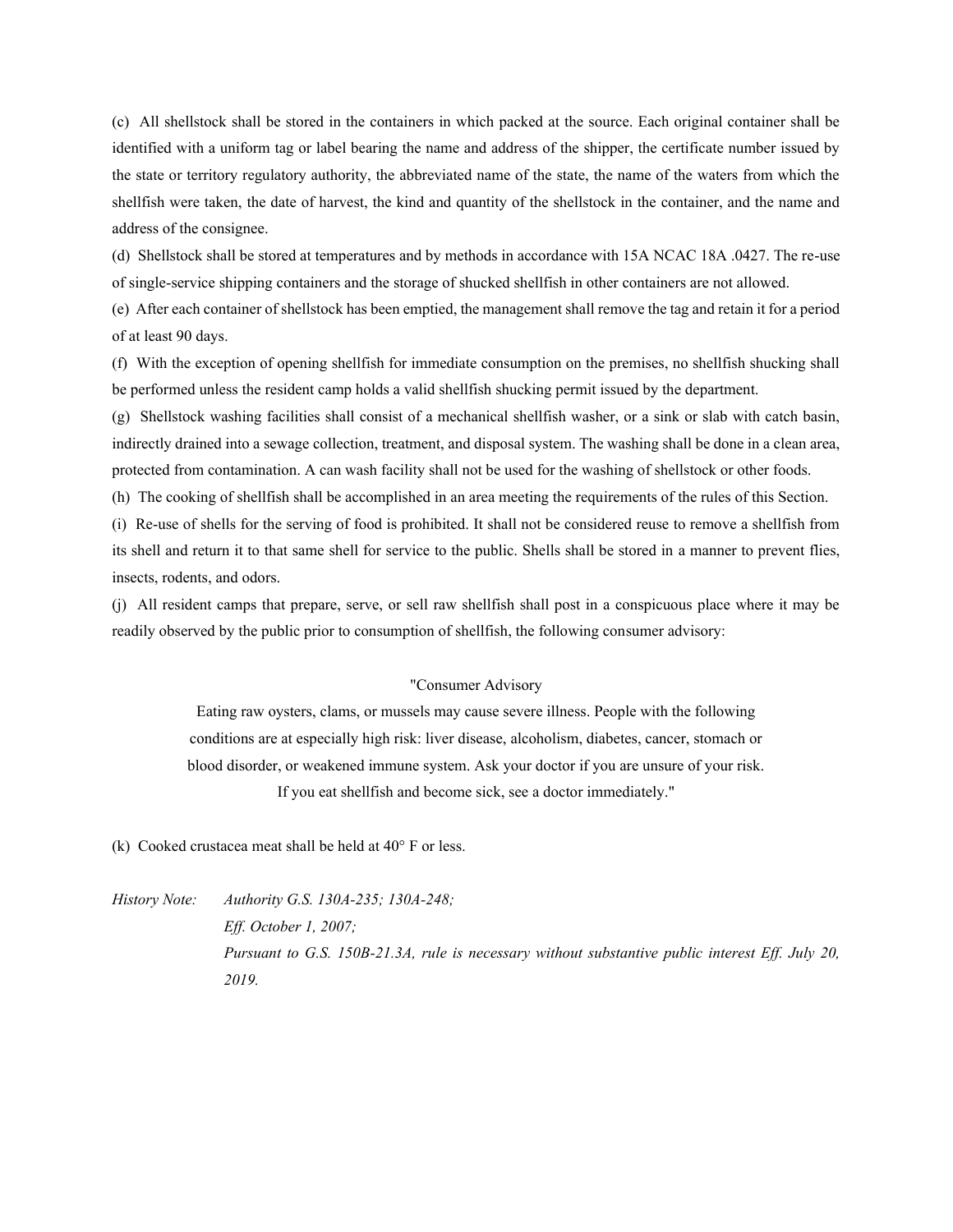## **15A NCAC 18A .3626 REFRIGERATION: THAWING: AND PREPARATION OF FOOD**

(a) All potentially hazardous foods requiring refrigeration shall be kept at or below 45 degrees F (7 degrees C), except when being prepared or served in resident camps. An air temperature thermometer accurate to 2 degrees F (1 degree C) shall be provided in all refrigerators.

- (b) Refrigeration and freezer space shall be provided to accommodate the volume of food handled.
- (c) Potentially hazardous foods shall be thawed:
	- (1) in refrigerated units at a temperature not to exceed 45 degrees F (7 degrees C);
	- (2) under potable running water of a temperature of 70 degrees F (21 degrees C), or below, with sufficient water velocity to agitate and float off loose food particles into the overflow;
	- (3) as a part of the conventional cooking process; or
	- (4) in a microwave oven only when the food will be immediately transferred to conventional cooking equipment as part of a continuous cooking process or when the entire, uninterrupted cooking process takes place in the microwave oven.

(d) Anyone preparing food shall have used anti-bacterial or liquid soap, immediately prior to food preparation or shall use clean, plastic disposable gloves or sanitized utensils during food preparation. This requirement is in addition to all handwashing requirements in this Section. Food shall be prepared with the least possible manual contact, with utensils and preparation surfaces that have been cleaned and rinsed prior to use. Preparation surfaces that come in contact with potentially hazardous foods shall be sanitized as provided in Rule .3629 of this Section. Raw fruits and raw vegetables shall be washed with potable water before being cooked or served.

(e) Potentially hazardous foods requiring cooking shall be cooked to heat all parts of the food to a temperature of at least 145 degrees F (63 degrees C) except as follows:

- (1) poultry, poultry stuffings, stuffed meats and stuffings containing meat shall be cooked to heat all parts of the food to at least 165 degrees F (74 degrees C) with no interruption of the cooking process;
- (2) pork and any food containing pork shall be cooked to heat all parts of the food to at least 150 degrees  $F(66$  degrees C);
- (3) ground meat food products shall be cooked to an internal temperature of at least 155 degrees F (68 degrees C);
- (4) roast beef shall be cooked to an internal temperature of 130 degrees F (54 degrees C); and
- (5) beef steak shall be cooked to a temperature of 130 degrees F (54 degrees C) unless otherwise ordered by the immediate consumer.

(f) Liquid, or uncooked frozen, dry eggs and egg products shall be used only for cooking and baking purposes. This Paragraph does not apply to pasteurized products.

(g) Potentially hazardous foods that have been cooked and then refrigerated shall be reheated to 165 degrees F (74 degrees C) or higher throughout before being served or before being placed in a hot food storage facility except that, food in intact packages from food manufacturing plants may initially be reheated to 135 degrees F (57 degrees C). Reheating time shall not exceed two hours.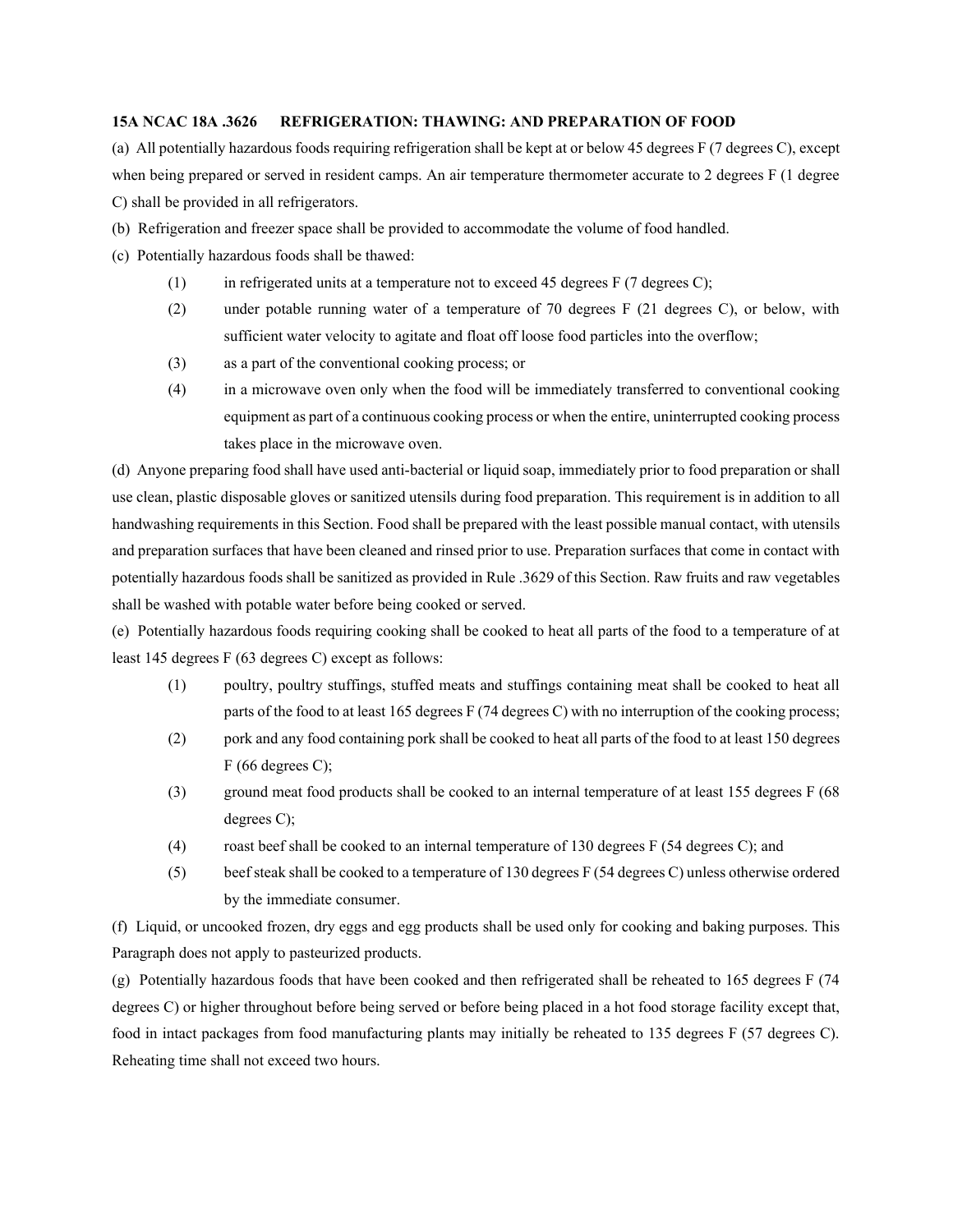(h) All potentially hazardous foods, except roast beef, shall be stored at temperatures of 135 degrees F (57 degrees C) or above; or 45 degrees F (7 degrees C) or below except during necessary periods of preparation and serving. Roast beef shall be stored at a temperature of at least 130 degrees F (54 degrees C) or above; or 45 degrees F (7 degrees C) or below.

(i) Time only, rather than the temperature requirements set forth in Paragraph (h)of this Rule, may be used as the public health control for a working supply of potentially hazardous food before cooking, or for ready-to-eat potentially hazardous food that is displayed or held for service for immediate consumption if:

- (1) the food is marked or otherwise identified to indicate the time that is four hours past the point in time when the food is removed from temperature control;
- (2) the food is cooked and served, served if ready-to-eat, or discarded, within four hours from the point in time when the food is removed from required temperature control;
- (3) food in unmarked containers or packages or marked to exceed the four hour limit in Subparagraph (1) of this Paragraph, is discarded; and
- (4) written procedures approved by the Department, as being in accordance with the rules in this Section, are maintained in the resident camp for the handling of food from the time of completion of the cooking process or when the food is otherwise removed from required temperature control. These procedures shall be made available to the Department upon request.

(j) Time only, rather than temperature requirements as set forth in Paragraph (h) of this Rule, may be used as the public health control for a working supply of potentially hazardous food before cooking, or for ready-to-eat potentially hazardous food that is displayed or held for staff or camper take-out, if:

- (1) the food is marked or otherwise identified to indicate the time that is two hours past the point in time when the food is removed from temperature control;
- (2) the food is cooked and served, served if ready-to-eat, or discarded, within two hours from the point in time when the food is removed from required temperature control;
- (3) food in unmarked containers or packages or marked to exceed the two hour limit in Subparagraph (1) of this Paragraph, is discarded; and
- (4) written procedures approved by the Department, as being in accordance with the Rules in this Section, are maintained in the resident camp for the handling of food from the time of completion of the cooking process or when the food was otherwise removed from required temperature control. These procedures shall be made available to the Department upon request.

(k) A resident camp wishing to move foods controlled under Rule .3626(j) to Rule .3626(i) for immediate consumption on the premises, shall have their written procedures for the handling of the food from the time of completion of the cooking process or when the food was otherwise removed from required temperature control, approved by the Department, as being in accordance with the rules in this Section, and shall maintain those approved procedures in the resident camp. These procedures shall be made available to the Department upon request.

(l) In a resident camp that serves a highly susceptible population, time only, rather than temperature, may not be used as the public health control for raw eggs.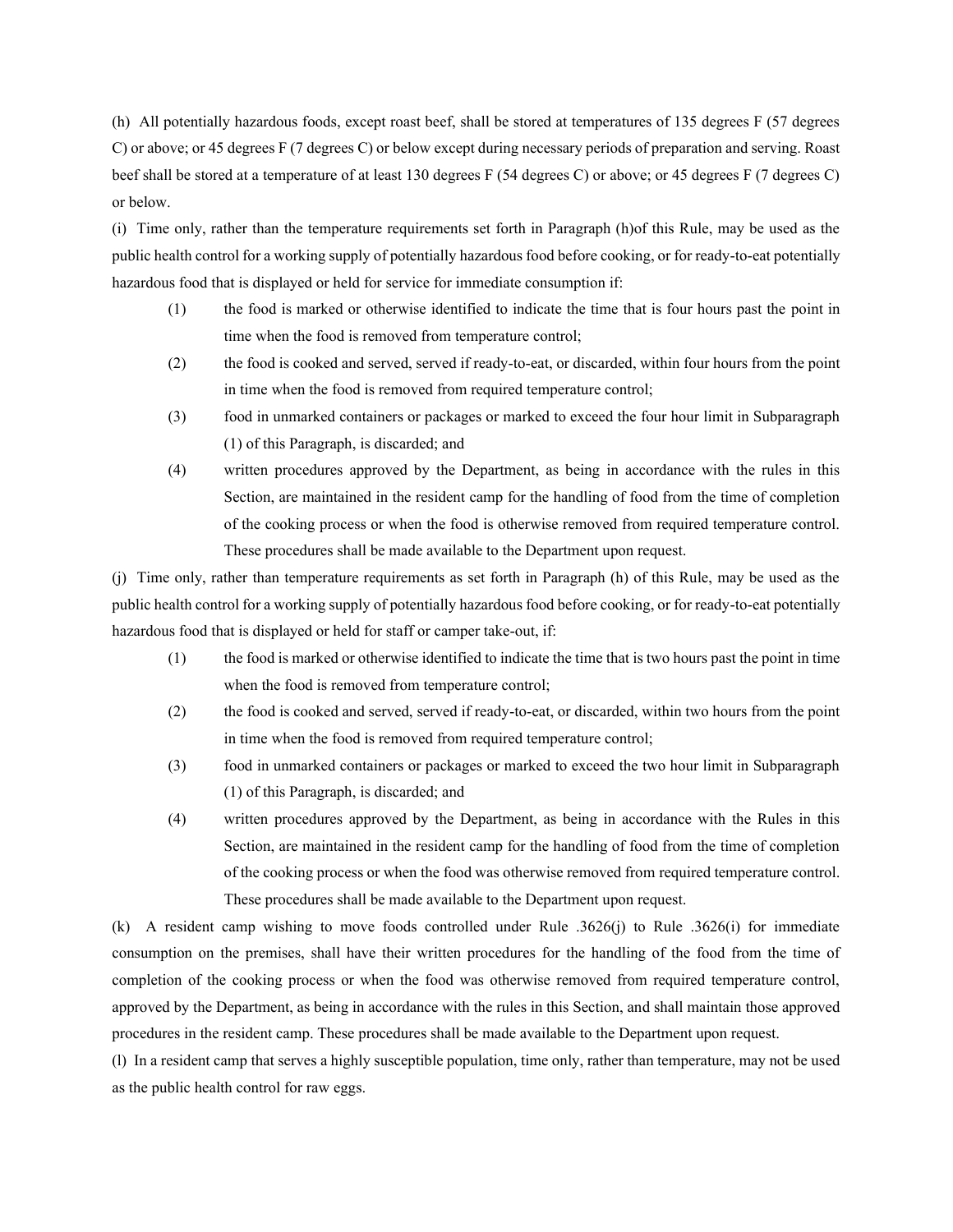(m) All potentially hazardous food that is transported must be maintained at temperatures as noted in Paragraph (h) of this Rule.

(n) A metal stem-type food thermometer accurate to 2 degrees F (1 degree C) shall be available to check potentially hazardous food temperatures.

*History Note: Authority G.S. 130A-235; 130A-248; Eff. October 1, 2007; Pursuant to G.S. 150B-21.3A, rule is necessary without substantive public interest Eff. July 20, 2019.*

#### **15A NCAC 18A .3627 RE-SERVING OF FOOD**

In Resident Camps, food once served to a consumer shall not be served again and not left for the next consumer. Packaged food, other than potentially hazardous food, that is still packaged and is still wholesome, may be re-served.

*History Note: Authority G.S. 130A-235; 130A-248; Eff. October 1, 2007; Pursuant to G.S. 150B-21.3A, rule is necessary without substantive public interest Eff. July 20, 2019.*

#### **15A NCAC 18A .3628 FOOD SERVICE UTENSILS AND EQUIPMENT**

(a) In Resident Camps, all eating, drinking, cooking utensils, tables, sinks, cabinets, hoods, shelves, equipment, fixtures and other items used in connection with the preparation of food shall be kept clean and in good repair. (b) All surfaces with which food or drink come in contact shall consist of smooth, not readily corrodible, non-toxic materials in which there are no open cracks or joints that will collect food particles and slime, and shall be kept clean. (c) Shelves, tables and counters shall not be covered with paper, cardboard, oilcloth or other absorbent material, and shall be free of crevices. Dining table linen or similar dining table coverings, if used, shall be kept clean and in good repair.

(d) Equipment placed into operation after the effective date of the rule, and all dishwashing facilities shall meet NSF/ANSI food equipment standards. Food service equipment that is certified for sanitation by an American National Standards Institute (ANSI)-accredited program shall be approved. NSF/ANSI food equipment standards are incorporated by reference including subsequent amendments and editions. These standards may be obtained from ANSI, 1819 L Street, NW, 6th Floor, Washington, DC 20036, at a cost of six-hundred sixty-five dollars (\$665.00) and are also available for inspection at the Division of Environmental Health, 1632 Mail Service Center, Raleigh, NC 27699-1632. If equipment is not listed by an ANSI accredited education service program, the owner or operator shall submit documentation to the Department that demonstrates that the equipment is at least equivalent to ANSI sanitation standards. In doing so, if the components of the equipment are the same as those meeting ANSI sanitation standards, then the Department shall deem the equipment equivalent. For purposes of the rules of this Section, toasters, mixers,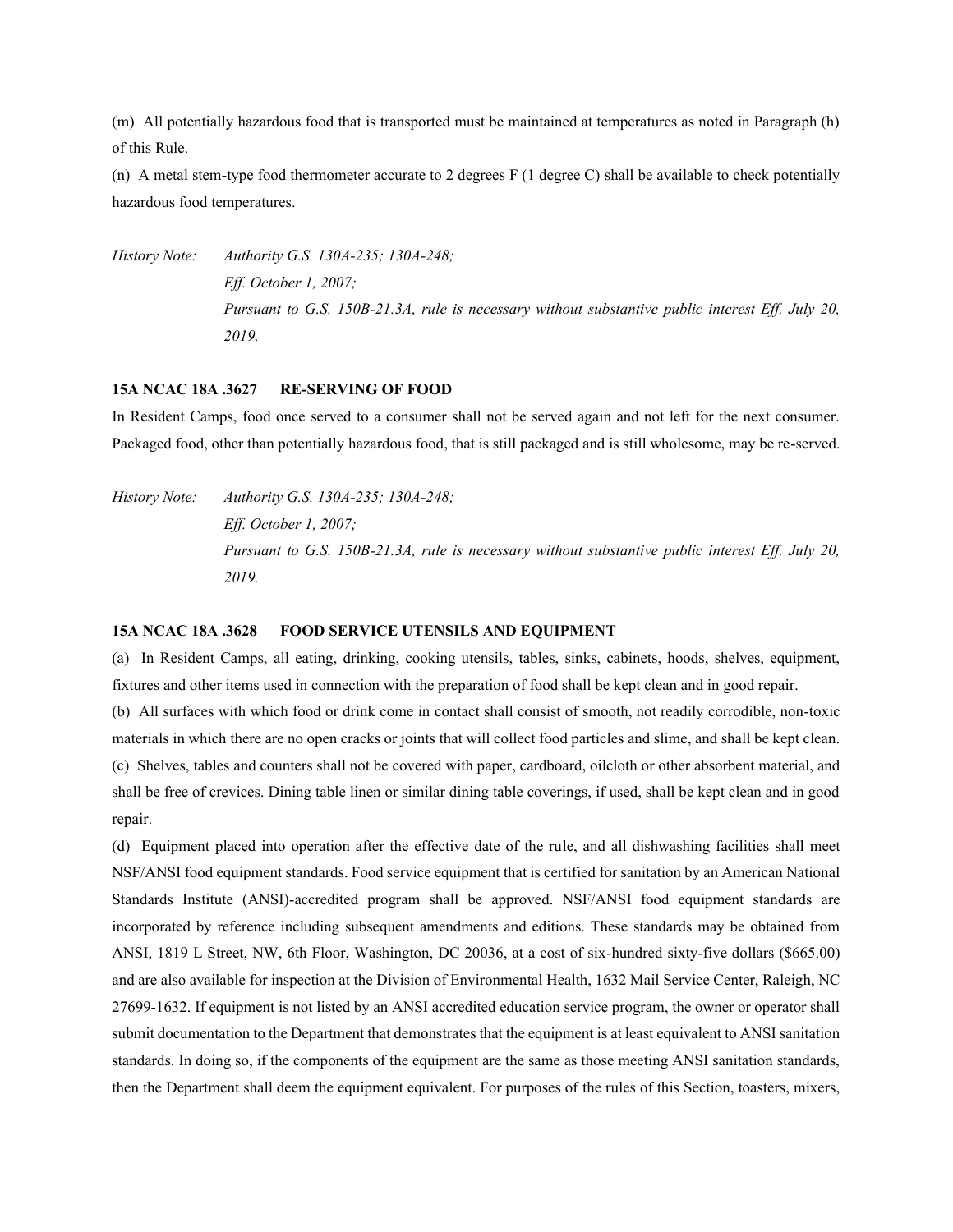microwave ovens, hot water heaters and hoods shall not be considered to be equipment and shall not be required to meet ANSI sanitation standards. Limited resident camps are exempt from this Rule except for required dishwashing facilities. All existing equipment, excluding dishwashing facilities, not in compliance with this Rule must be brought into compliance by May 1, 2012.

(e) Single-use articles such as formed buckets, bread wrappers, aluminum pie plates and No. 10 cans shall be used only once except that containers made of plastic, glass or other smooth, not readily corrodible, non-toxic materials having smooth sides and of a construction that can be easily cleaned may be reused.

(f) Beverage dispensers installed or replaced after the effective date of this Rule shall be designed to avoid activation by the lip of a cup or glass when these dispensers are used to refill cups or glasses.

*History Note: Authority G.S. 130A-235; 130A-248; Eff. October 1, 2007; Pursuant to G.S. 150B-21.3A, rule is necessary without substantive public interest Eff. July 20, 2019.*

#### **15A NCAC 18A .3629 CLEANING OF EQUIPMENT AND UTENSILS**

(a) All equipment and fixtures shall be kept clean in resident camps. All cloths used by chefs and other employees in the kitchen shall be clean.

(b) All multi-use eating and drinking utensils shall be washed, rinsed and subjected to a bactericidal treatment after each usage as specified in Paragraph (c) of this Rule.

(c) In a hand dishwashing operation, after cleaning and rinsing, all multi-use eating and drinking utensils shall be subjected to one of the following or other equivalent bactericidal processes:

- (1) Immersion for at least one minute in the third compartment in clean hot water at a temperature of at least 170 degrees F (77 degrees C). A thermometer accurate to 2 degrees F (1 degrees C) shall be available and convenient to the compartment. Where hot water is used for bactericidal treatment, a booster heater that maintains a water temperature of at least 170 degrees F (77 degrees C) in the third compartment at all times when utensils are being washed shall be used. The heating device may be integral with the immersion compartment.
- (2) Immersion for at least two minutes in the third compartment in a chemical bactericide of strength:
	- (A) for chlorine products, a solution containing at least 50 parts per million of available chlorine at a temperature of at least 75 degrees F (24 degrees C);
	- (B) for iodophor products, a solution containing at least 12.5 parts per million of available iodine and having a pH not higher than 5.0 and having a temperature of at least 75 degrees F (24 degrees C); or
	- (C) for quaternary ammonium products, a solution containing at least 200 parts per million of QAC and having a temperature of at least 75 degrees F (24 degrees C), provided that the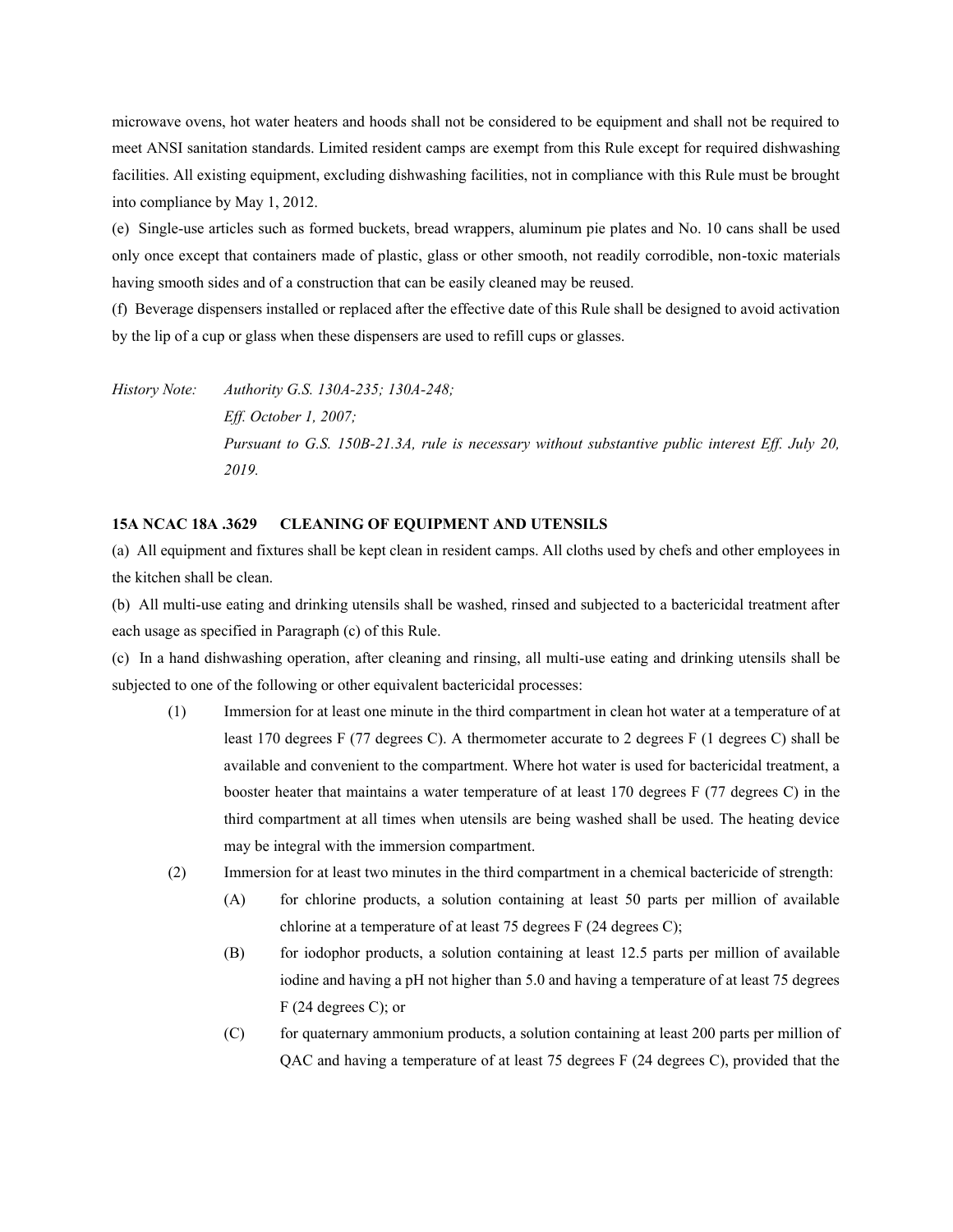product is labeled to show that it is effective in water having a hardness value at least equal to that of the water being used.

(3) Other equivalent products and procedures approved in 21 CFR 178.1010 "Sanitizing Solutions" from the "Food Service Sanitation Manual" which is hereby incorporated by reference including subsequent amendments, published by the U.S. Food and Drug Administration.

(d) A testing method or equipment shall be available, convenient and regularly used to test chemical sanitizers to ensure minimum prescribed strengths.

(e) The supply of eating and drinking utensils shall be of sufficient quantity to allow washing, rinsing, sanitizing and air-drying before reuse. All multi-use utensils except pizza pans and similar type pans (not used for table service) used in the storage, preparation, cooking or serving of food or drink shall be cleaned and rinsed immediately after the day's operations, after each use or upon completion of each meal as indicated. Pizza pans and similar type pans (not used for table service) that are continually subjected to high temperatures do not require cleaning after each use, or day's use but shall be kept clean and maintained in good repair.

(f) In addition to washing and rinsing multi-use utensils as indicated in Paragraph (c) of this Rule, preparation surfaces which come in contact with potentially hazardous foods and are not subjected to heat during routine cooking operations shall be sanitized. Utensils and equipment that have been used for the preparation of raw meat or raw poultry shall not be used for the preparation of cooked meat, cooked poultry or other ready-to-eat products unless such utensils and equipment have been cleaned and sanitized. Examples of food contact surfaces that must be sanitized are utensils used in preparing cold salads and cold beverages, cutting boards, table tops, knives, saws and slicers. For utensils and equipment that are either too large or impractical to sanitize in a dishwashing machine or dishwashing sink, and for those resident camps that do not have dishwashing equipment, a spray-on or wipe-on sanitizer may be used. When spray-on or wipe-on sanitizers are used, the chemical strengths shall be those required for sanitizing multi-use eating and drinking utensils.

(g) Hand dishwashing facilities shall consist of an approved three-compartment sink of sufficient size and depth to submerge, wash, rinse and sanitize utensils and shall have splash back protection and drain boards that are an integral part of and continuous with the sink. These drain boards shall be of a sufficient size to accommodate the drainage of liquids of the washed utensils after being sanitized. Air-drying of utensils may be accomplished with the use of a drain board, overhead or wall mounted shelves, or with the use of stationary or portable racks or by cross stacking.

(h) Where the Department determines that the volume of dishes, glasses and utensils to be washed cannot be processed in a single warewashing facility, separate dish, glass or utensil washing facilities shall be required. Separate vegetable washing facilities shall be provided in resident camps which wash raw vegetables except where plan review shows that volume and preparation frequency do not require separate vegetable washing facilities or where vegetables are purchased pre-washed and packaged. Resident camps which scale, eviscerate, thaw or wash fish, raw poultry or other food shall provide separate sinks with preparation space for these processes except where plan review shows that volume and preparation frequency do not require separate washing facilities.

(i) When warewashing machines are used, the machine and its auxiliary components shall be operated in accordance with the machine's data plate and other manufacturer's instructions. Machines shall be fitted with drain boards on each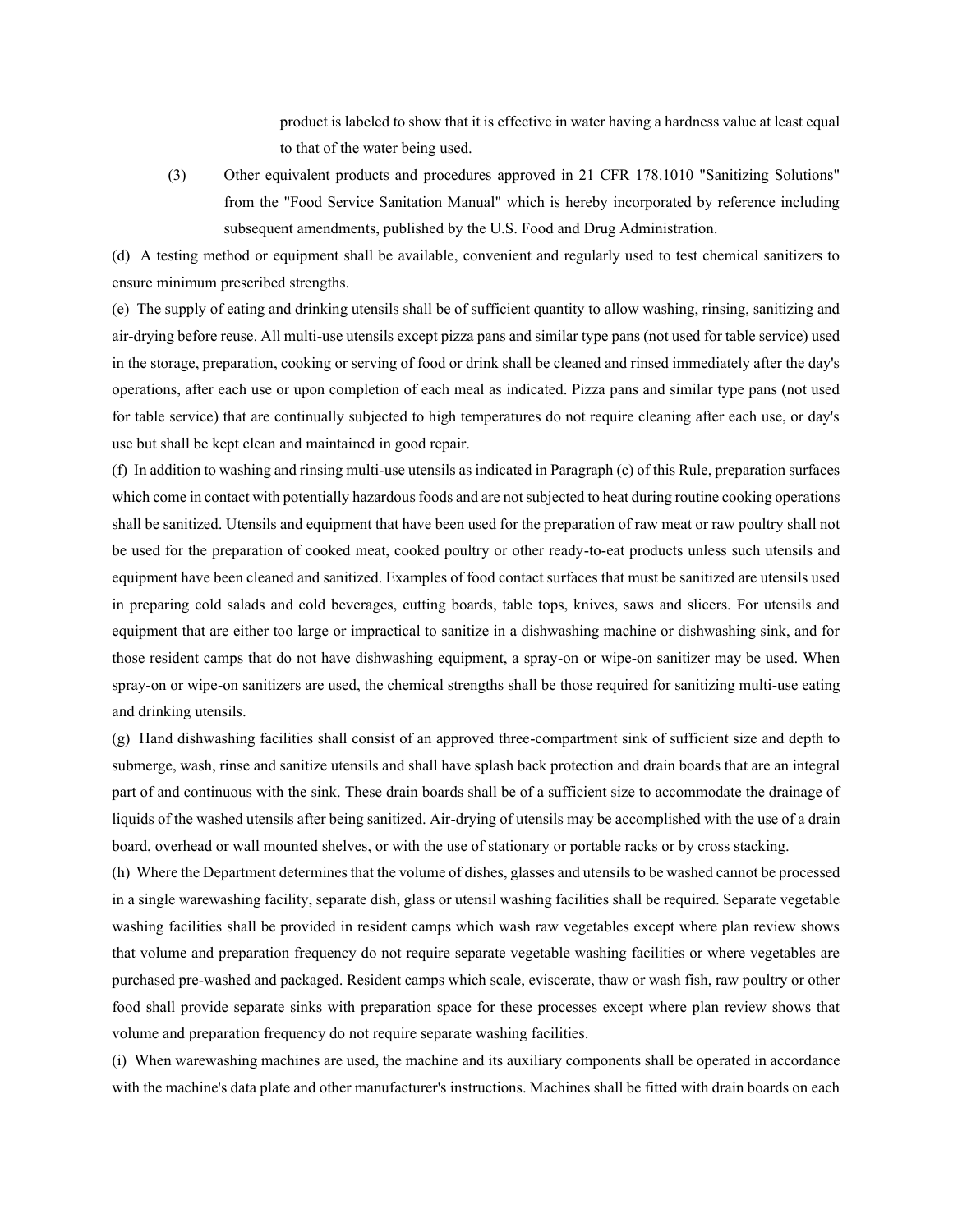side, and a countersunk sink or a sink with a faucet, spray nozzle or brushes for pre-cleaning, pre-flushing or presoaking of the utensils in the dirty dish lane. Thermometers indicating the wash and rinse water temperatures shall be provided and kept in good repair.

(j) When warewashing machines are used, the machines shall be approved as sufficient for size, capacity and type for the number of utensils to be washed. Glasses may be washed with power-driven brushes and passed through doortype machines, which are also used for dishwashing, for final rinse and bacterial treatment. For this method, a motordriven glass-washer and a single-vat sink shall suffice.

(k) Warewashing machines shall render equipment clean to sight and touch and provide bactericidal treatment in accordance with Paragraph (c) of this Rule.

(l) When only single-service eating and drinking utensils are used, at least an approved two-compartment sink shall be provided. This sink shall be of sufficient size to submerge, wash, rinse and sanitize utensils and shall have splash back protection and drain boards that are an integral part of and continuous with the sink. These drain boards shall be of sufficient size to accommodate the drainage of liquids of the washed utensils after being sanitized. Air drying of utensils may be accomplished with the use of a drain board, overhead or wall mounted shelf or with the use of stationary or portable racks.

(m) Facilities for the heating of water shall be provided. Capacity of hot water heating facilities shall be based on number and size of sinks, capacity of dishwashing machines and other food service and cleaning needs. Hot water storage tanks shall provide a minimum of 130 degree F (54 degree C) hot water when water is not used for sanitizing; when hot water is used for sanitizing, a minimum storage temperature of 140 degree F (60 degrees C) hot water is required.

(n) No article, polish or other substance containing any cyanide preparation or other poisonous material shall be used for the cleaning or polishing of eating or cooking utensils.

(o) In determining the sufficiency of the size of drain boards, machine dishwashers and sinks in a resident camp, the environmental health specialist shall consider the number and size of multi-use utensils regularly cleaned. For drain boards only, the specialist shall also consider the available shelf space, racks and other areas that may be used for airdrying.

*History Note: Authority G.S. 130A-235; 130A-248; Eff. October 1, 2007; Pursuant to G.S. 150B-21.3A, rule is necessary without substantive public interest Eff. July 20, 2019.*

#### **15A NCAC 18A .3630 STORAGE AND HANDLING OF UTENSILS AND EQUIPMENT**

(a) After bactericidal treatment, utensils shall be air-dried and stored above the floor in a clean place in resident camps. Wherever practicable, containers and utensils shall be covered or inverted or stored in tight, clean cabinets; and glasses and cups shall be stored inverted in a sanitary manner. It shall not be considered practicable to invert plates and bowls that slide when inverted or to cover plates and bowls positioned for immediate use during business hours.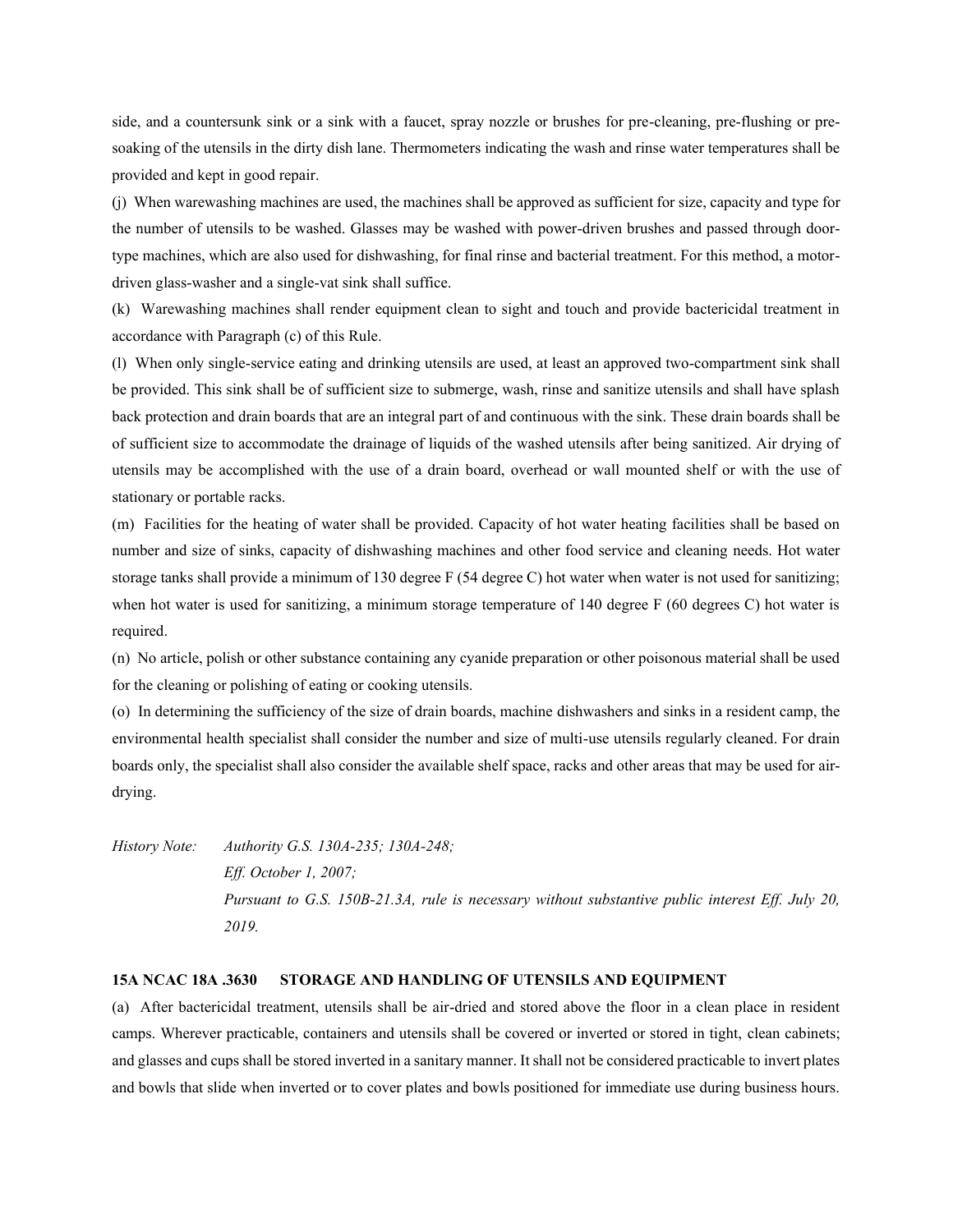Utensils and equipment shall be handled in such a manner to present contamination, and employees shall avoid handling clean surfaces that will come in contact with customers' mouths.

(b) Drain racks, trays and shelves shall be made of not readily corrodible material, and shall be kept clean. These items are not required to be made of plastic.

(c) Spoons, spatulas, dippers, and other in-use utensils shall be stored between uses in the food product with the handles extending out of the food, stored dry on a clean surface or in a container of water if the water is maintained at a temperature of at least 140F.

(d) When utensils are used to dispense frozen products or moist foods, the utensils may be stored in running water dipper wells only when the water has sufficient velocity to flush food residues into the overflow drain.

(e) Single-service utensils shall be purchased only in sanitary containers, shall be stored therein in a clean, dry place until used, and shall be handled in a sanitary manner. Single-service cup dispensers or similar devices shall be used when single-service cups are used. Nothing in the rules in this Section shall prohibit the use of plastic bags in which single-service cups or similar devices are received as the dispenser for those items.

*History Note: Authority G.S. 130A-235; 130A-248; Eff. October 1, 2007; Pursuant to G.S. 150B-21.3A, rule is necessary without substantive public interest Eff. July 20, 2019.*

### **15A NCAC 18A .3631 FOOD SERVICE AREA STORAGE SPACES**

(a) Storage spaces shall be kept clean in resident camps. The contents shall be neatly arranged to facilitate cleaning and to prevent insect and rodent harboraging.

(b) All items stored in rooms where food or single-service items are stored shall be at least 12 inches (30.48 cm.) above the floor when placed on stationary storage units or six inches (15.24 cm.) above the floor when placed on portable storage units or otherwise arranged to permit cleaning. For purposes of this Rule, the term "portable" does not require wheels.

(c) Shelves in storage rooms where food or single-service items are stored shall be constructed approximately one inch (2.54 cm.) from the wall, unless stripped or caulked.

(d) Nothing in this Rule shall prohibit the use of non-absorbent wooden shelves that are in good repair in dry storage areas.

*History Note: Authority G.S. 130A-235; 130A-248;*

*Eff. October 1, 2007; Pursuant to G.S. 150B-21.3A, rule is necessary without substantive public interest Eff. July 20, 2019.*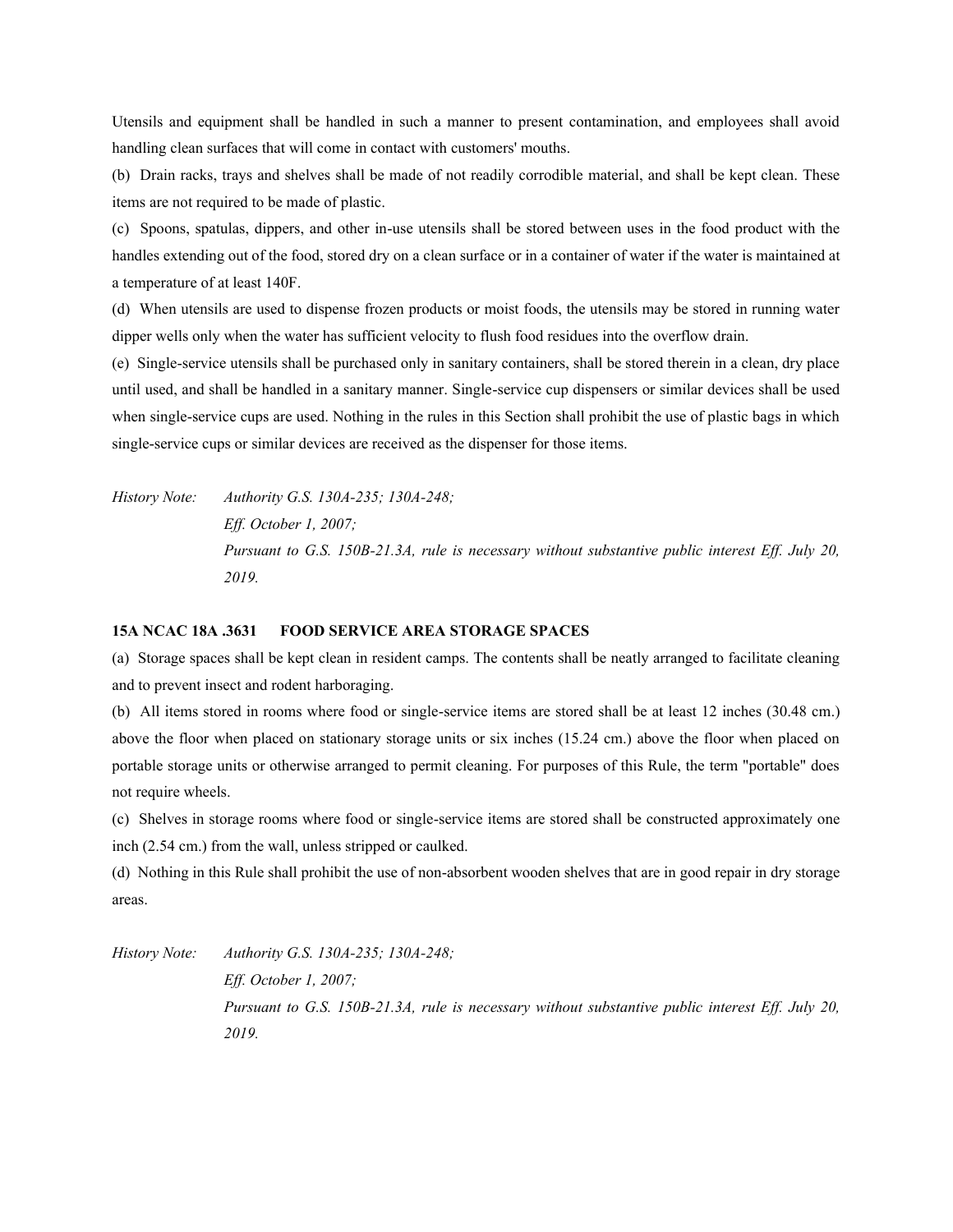## **15A NCAC 18A .3632 FOOD SERVICE AREA LIGHTING**

(a) In Resident Camps, all areas in which food is prepared, or in which utensils are washed, shall be provided with at least 50 foot-candles of light on food preparation work levels and at utensil washing work levels. At least 10 footcandles of light at 30 inches above the floor shall be provided in all other areas, including storage rooms and walk-in units. This shall not include dining areas except during cleaning operations. Fixtures shall be kept clean and in good repair.

(b) In determining whether the lighting at a particular location meets the requirements of this Rule, the Environmental Health Specialist shall take the measurement with the light meter at the level where work is performed or at 30 inches above the floor if not at a work station identified in Paragraph (a) of this Rule. The environmental health specialist shall place the meter on the surface where the measurement is to be taken and shall not obstruct the path of the light to the surface in question. Instruments used to measure lighting shall be maintained and operated by the Environmental Health Specialist in accordance with the manufacturer's instructions as to ensure their accuracy.

(c) Light bulbs in food preparation, storage and display areas shall be shatterproof or shielded to preclude the possibility of broken bulbs or lamps falling into food. Shatterproof or shielded bulbs need not be used in food storage areas where the integrity of the unopened packages will not be affected by broken glass falling onto them and the packages, prior to being opened, are capable of being cleaned.

(d) Heat lamps shall be protected against breakage by a shield surrounding and extending beyond the bulb, leaving only the face of the bulb exposed.

*History Note: Authority G.S. 130A-235; 130A-248; Eff. October 1, 2007; Pursuant to G.S. 150B-21.3A, rule is necessary without substantive public interest Eff. July 20, 2019.*

# **15A NCAC 18A .3633 FOOD SERVICE AREA VENTILATION**

In Resident Camps, ventilation equipment shall be kept clean and in good repair.

*History Note: Authority G.S. 130A-235; 130A-248; Eff. October 1, 2007; Pursuant to G.S. 150B-21.3A, rule is necessary without substantive public interest Eff. July 20, 2019.*

# **15A NCAC 18A .3634 FOOD SERVICE AREA LAVATORY FACILITIES**

(a) In Resident Camps, lavatory facilities, including hot and cold running water and a combination supply faucet or tempered water and sanitary towels or hand-drying devices and soap, shall be provided for staff and campers in food preparation and utensil washing areas.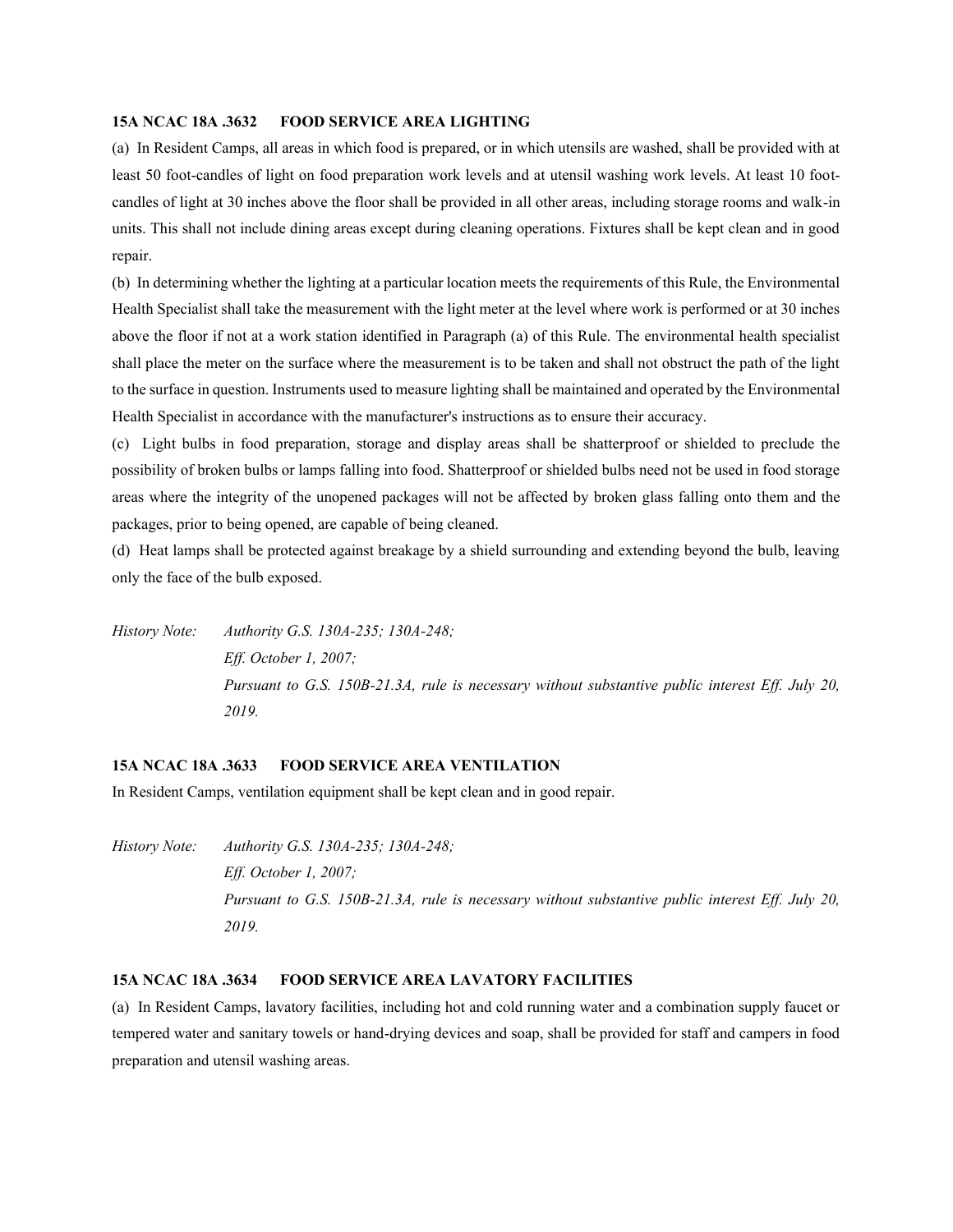(b) For employees, at least one lavatory shall be provided in the kitchen area in addition to any lavatories that may be provided in employees' toilet rooms.

- (c) Dishwashing sinks, vegetable sinks and pot sinks shall not be used as handwashing facilities.
- (d) The lavatories shall be kept clean and in good repair.

*History Note: Authority G.S. 130A-235; 130A-248; Eff. October 1, 2007; Pursuant to G.S. 150B-21.3A, rule is necessary without substantive public interest Eff. July 20, 2019.*

#### **15A NCAC 18A .3635 FOOD SERVICE AREA TOILET FACILITIES**

(a) Unless specified elsewhere in the rules in this Section, every resident camp kitchen shall be provided with toilet facilities located within 500 feet and readily accessible to employees and campers during all operational hours. Toilets for campers shall be so located that the campers do not pass through the kitchen to enter the toilet rooms. Intervening rooms or vestibules, if provided, shall be constructed and maintained in accordance with this Rule. Floors and walls shall be constructed of non-absorbent, washable materials. Floors, walls and ceilings shall be kept clean and in good repair.

(b) Signs shall be posted to advise campers and staff of the locations and identities of the toilet rooms. Legible signs that read that employees must wash their hands before returning to work shall be posted conspicuously in each employee's toilet room.

(c) Toilet rooms shall be provided with self-closing doors and kept free of flies. Windows shall be screened if used for ventilation. Toilet rooms shall not be used for storage of food, utensils or equipment. Self-closing doors are not required for toilet rooms that open into the interior of a building and the exterior doors of the building are self-closing.

(d) Fixtures shall be kept clean and in good repair.

(e) All wastewater shall be disposed of in accordance with 15A NCAC 18A .1900 or 15A NCAC 02H .0200.

*History Note: Authority G.S. 130A-235; 130A-248; Eff. October 1, 2007; Pursuant to G.S. 150B-21.3A, rule is necessary without substantive public interest Eff. July 20, 2019.*

#### **15A NCAC 18A .3636 FOOD SERVICE AREA FLOORS**

(a) In Resident Camps, the floors of all rooms in which food is stored, prepared, handled or served, or in which utensils are washed, shall be of such construction to be easily cleaned, and shall be kept clean and in good repair. Food waste on the floor as a result of that day's preparation process is not a violation of this Rule as long as the food waste is removed at regular intervals and prior to closing.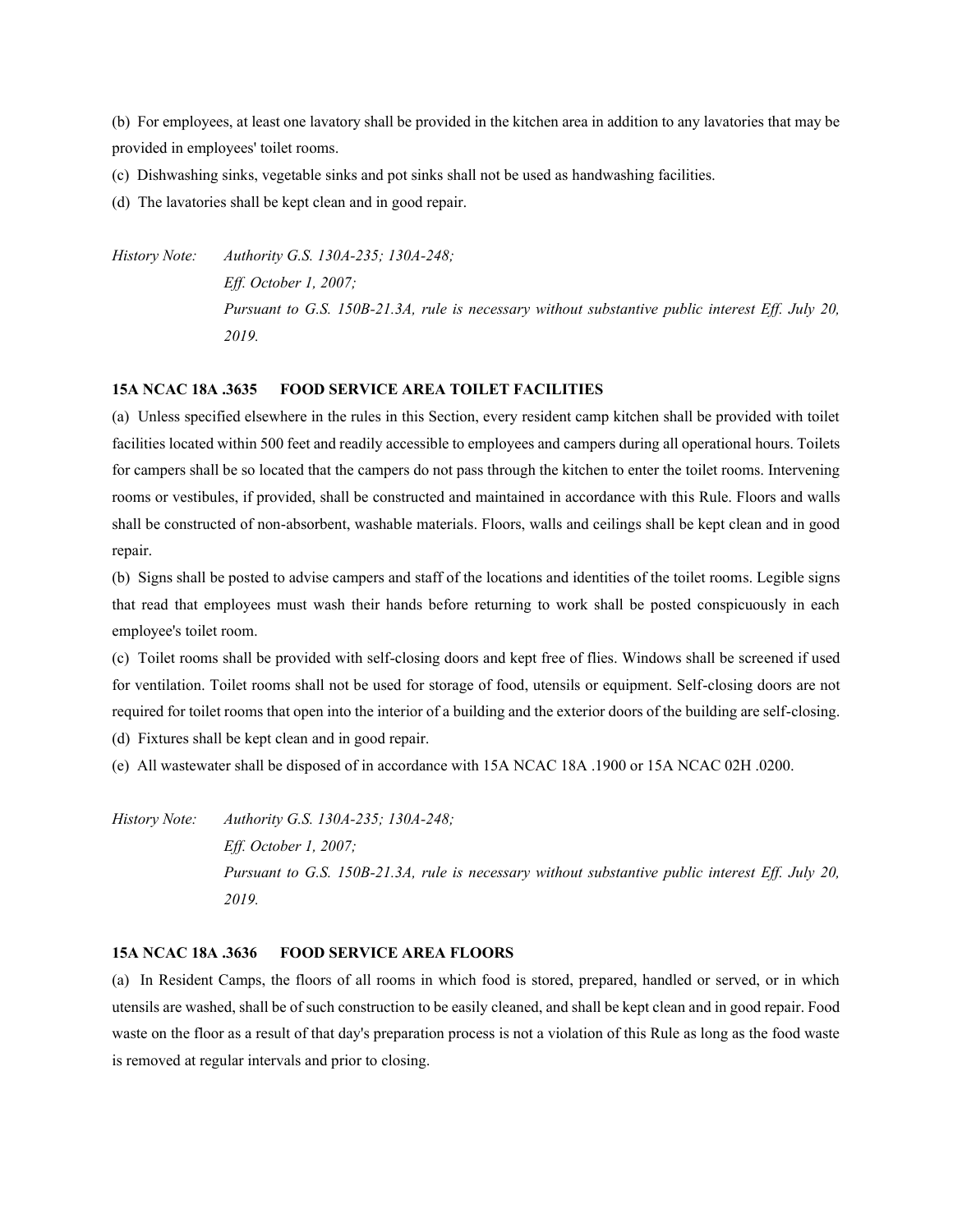(b) Floors in areas where food is to be prepared or stored may be of sealed concrete, terrazzo, quarry or vinyl tile, wood covered with composition flooring or equal, except that:

- (1) carpet may be used in wait stations and self-service bars;
- (2) there will be no flooring requirements for portable cooking units which may be used in a dining room for occasional service at individual tables; and
- (3) nothing in this Section shall prohibit the use of approved anti-skid floor applications where needed for safety reasons.

(c) The joints between walls and floors shall be rounded or be otherwise constructed to provide a tight seal between the floor and wall.

(d) Floors, which are subjected to flood type cleaning, shall be provided with floor drains and shall slope to drain.

(e) Clean carpet, in good repair, may be used in dining areas.

*History Note: Authority G.S. 130A-235; 130A-248; Eff. October 1, 2007; Pursuant to G.S. 150B-21.3A, rule is necessary without substantive public interest Eff. July 20, 2019.*

# **15A NCAC 18A .3637 FOOD SERVICE AREA WALLS AND CEILINGS**

(a) In Resident Camps, walls and ceilings of all rooms in which food is stored, handled, prepared or served or in which utensils are washed or stored shall be kept clean and in good repair. Water stains on walls or ceilings do not constitute a violation of this Rule unless mold or mildew is present.

(b) The walls of kitchens and other rooms used for the preparation of food and the washing of utensils shall be smooth, washable and be kept clean. Acceptable wall materials include glazed tile; fiberglass reinforced panels, stainless steel, wood or metal; wall board painted with washable, non-absorbent paint; and brick, cinder blocks, slag blocks or concrete blocks, if glazed, tiled, plastered or filled to provide a smooth surface. Ceilings in kitchens and other rooms used for the preparation of food or the washing of utensils shall be washable. Acceptable materials include perforated or non-perforated vinyl faced acoustical tile, and fiberglass reinforced panels and painted wallboard.

(c) The walls and ceilings of dry storage rooms shall be permanent; however, a washable finish is not required.

(d) The interior walls of wait stations that prepare beverages and bars that only prepare beverages and wash utensils with no food preparation other than garnishes for drinks shall be finished to be smooth and washable.

*History Note: Authority G.S. 130A-235; 130A-248;*

*Eff. October 1, 2007;*

*Pursuant to G.S. 150B-21.3A, rule is necessary without substantive public interest Eff. July 20, 2019.*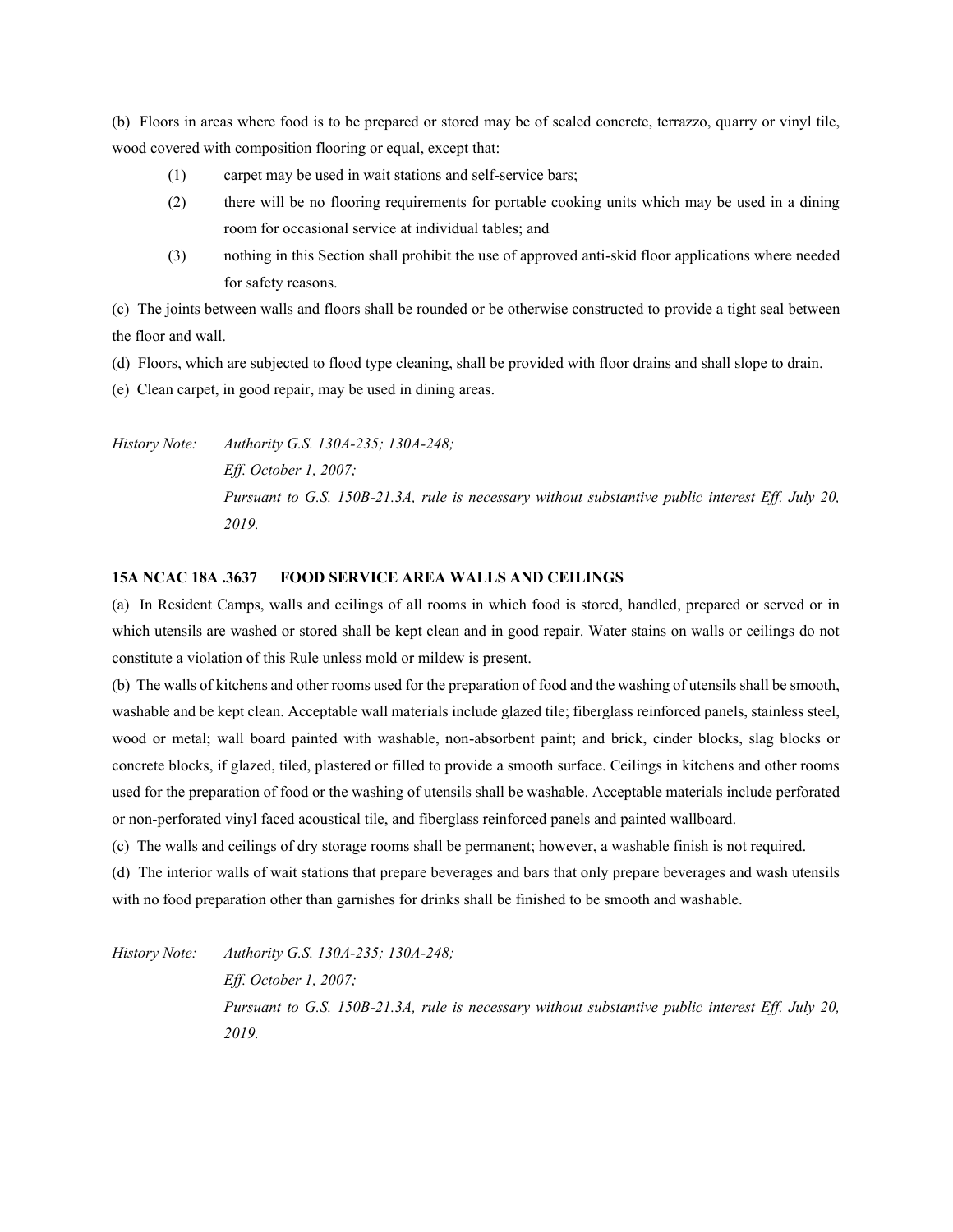#### **15A NCAC 18A .3638 KITCHEN PREMISES: MISCELLANEOUS**

(a) In a Resident Camp, none of the camp activities shall be conducted in any room used for private living areas.

(b) Packout or trip kitchens where food is portioned and stored for cookouts or overnight trips, where utensils and equipment are not returned to a central kitchen for cleaning, and are not located in the same building as a camp kitchen, shall be equipped with at least a two-compartment sink with 24-inch drainboards or countertop space at each end for handling dirty items and air drying clean items. Sinks shall be of sufficient size to submerge, wash, rinse and sanitize utensils and equipment. Any area where food is portioned shall also be equipped with a separate handwash lavatory with a hot and cold mixing faucet, soap and individual towels or hand-drying device.

(c) Residential style educational activity kitchens with non-commercial utensils and equipment may be used by groups of 32 or less campers and staff to prepare meals only for members of the group. Field sanitation measures of Rule .3619 may be used in these facilities.

(d) Soiled linens, coats and aprons shall be kept in containers provided for this purpose. Laundered table linen and cleaning cloths shall be stored in a clean place until used.

(e) Toxic materials, cleaners, sanitizers or similar products used in a camp shall be labeled with the common name or manufacturer's label.

(f) A separate area for storage of toxic materials shall be provided and marked as toxic materials. This requirement shall not apply to cleaners and sanitizers used frequently in the operation of the camp kitchen that are stored for availability and convenience if the materials are stored to prevent the contamination of food, equipment, utensils, linens and single-service items.

(g) Storage shall be provided for mops, brushes, brooms, hoses and other items in routine use.

(h) The premises under control of the management shall be kept free of items that provide fly or mosquito breeding places or rodent harborages. Effective measures such as fly repellant fans, self-closing doors, screens and routine use of approved pesticides shall be taken to keep insects, rodents, animals and other public health pests out of the camp kitchen and food service area storage spaces.

(i) Only those pesticides which have been registered with the U.S. Environmental Protection Agency and with the North Carolina Department of Agriculture and Consumer Service shall be used. Such pesticides shall be used as directed on the label and shall be handled to avoid health hazards.

(j) Except as specified below, live animals shall not be allowed in a food preparation, storage or dining area. Live animals shall be allowed in the following situations if their presence will not result in the contamination of equipment, utensils, linens and unwrapped single-service and single-use items:

- (1) fish or crustacea in aquariums or display tanks;
- (2) patrol dogs accompanying police or security officers in offices and dining, sales and storage areas; and
- (3) service animals accompanying persons with disabilities in areas that are not used for food preparation.

*History Note: Authority G.S. 130A-235; 130A-248;*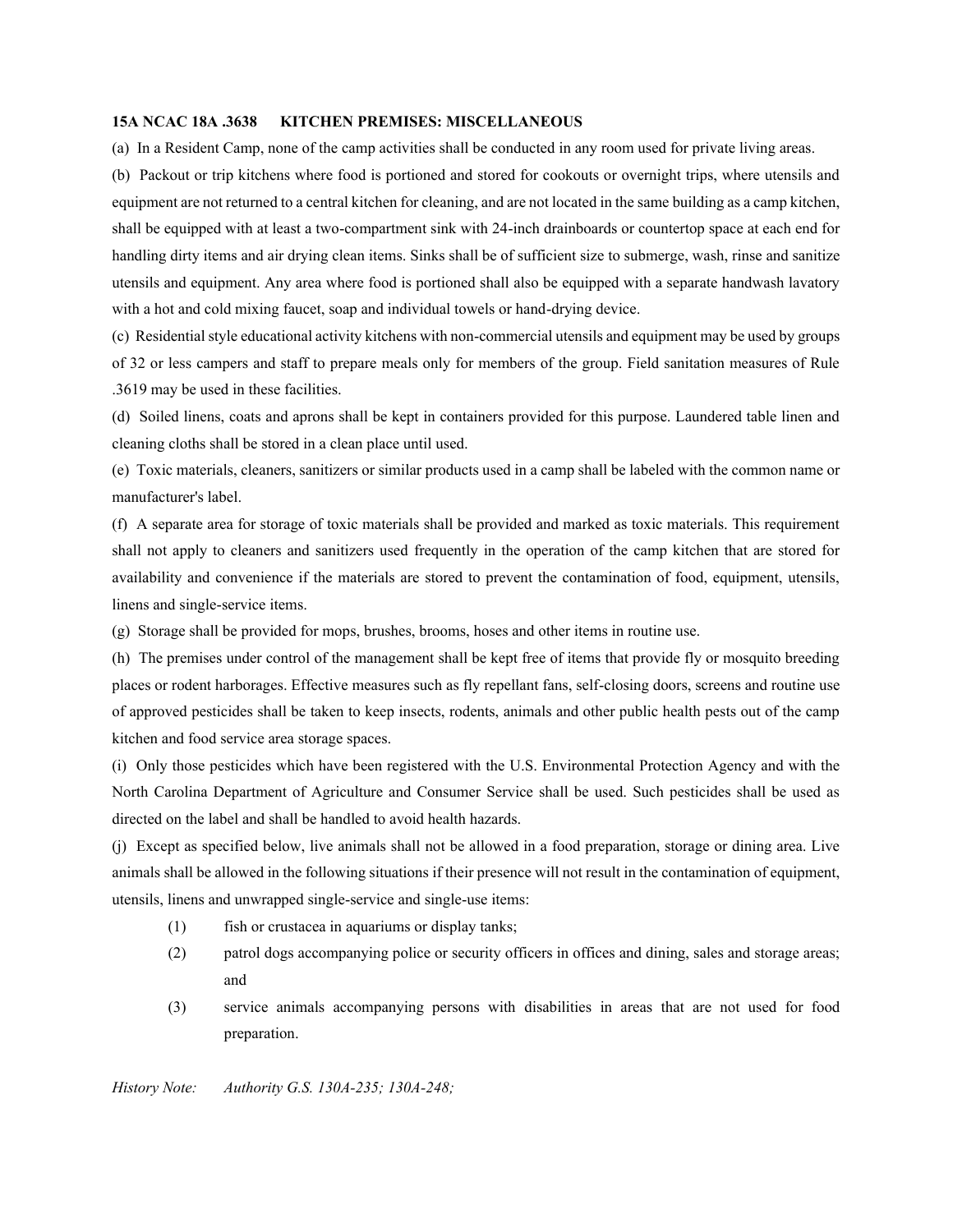*Eff. October 1, 2007; Pursuant to G.S. 150B-21.3A, rule is necessary without substantive public interest Eff. July 20, 2019.*

#### **15A NCAC 18A .3639 INFORMAL REVIEW PROCESS AND APPEALS PROCEDURE**

(a) If a Resident Camp manager disagrees with a decision of an environmental health specialist on the interpretation, application or enforcement of the rules of this Section, the camp manager may:

- (1) request an informal review pursuant to Paragraphs (d) and (e) of this Rule; or
- (2) initiate a contested case in accordance with G.S. 150B.

(b) The camp manager is not required to complete the informal review prior to initiating a contested case in accordance with G.S. 150B.

(c) When petition for a contested case is filed, the informal review process shall terminate.

(d) If the camp manager requests an informal review, the request shall be in writing and shall be postmarked or hand delivered to the local health department within seven days of notice of the decision giving rise to the review. The request shall briefly state the issues in dispute. In the event the inspection giving rise to the informal review was conducted by the environmental health supervisor in the county or area where the resident camp is located, or when the county or area has only one environmental health specialist assigned to inspect resident camps, the regional environmental health specialist assigned to that county or area shall conduct the local informal review. As soon as possible but at least within 30 days of receipt of the request, the person conducting the review shall contact the camp manager, provide that camp manager an opportunity to be heard on the issues in dispute and issue a written decision addressing the issues raised in the appeal. Copies of the decision shall be mailed to the camp manager and to the State Health Director. That decision shall be binding for the purposes of future inspections of the resident camp in question unless modified pursuant to Paragraph (e) of this Rule or by the State Health Director.

(e) Following receipt of the written decision of the environmental health supervisor or his or her representative issued pursuant to Paragraph (d) of this Rule, the camp manager who initiated the informal review may appeal the resulting decision to an Informal Review Officer designated by the Department to be responsible for final decisions on appeals from throughout the State. Notice of such appeal shall be in writing, shall include a copy of the environmental health supervisor's or her or his representative's decision and shall be postmarked or hand-delivered to the local health department and to the Department within seven days of receipt of the written decision issued pursuant to Paragraph (a) of this Rule. Within 35 days of receipt of this appeal, the designated informal review officer shall hold a conference in Wake County. Notice of the time and place of this conference shall be provided to the camp manager and the environmental health supervisor for the county or area where the issue arose. Within ten days following the date of the conference, the informal review officer shall issue a written decision addressing the issues raised in the appeal and that decision shall be binding for purposes of future inspections of the resident camp in question unless modified pursuant to Paragraph (g) of this Rule or by the State Health Director.

(f) If the decision on appeal at the local or state level results in a change in the score resulting from an inspection of a resident camp, the environmental health specialist shall post a new grade card reflecting that new score.